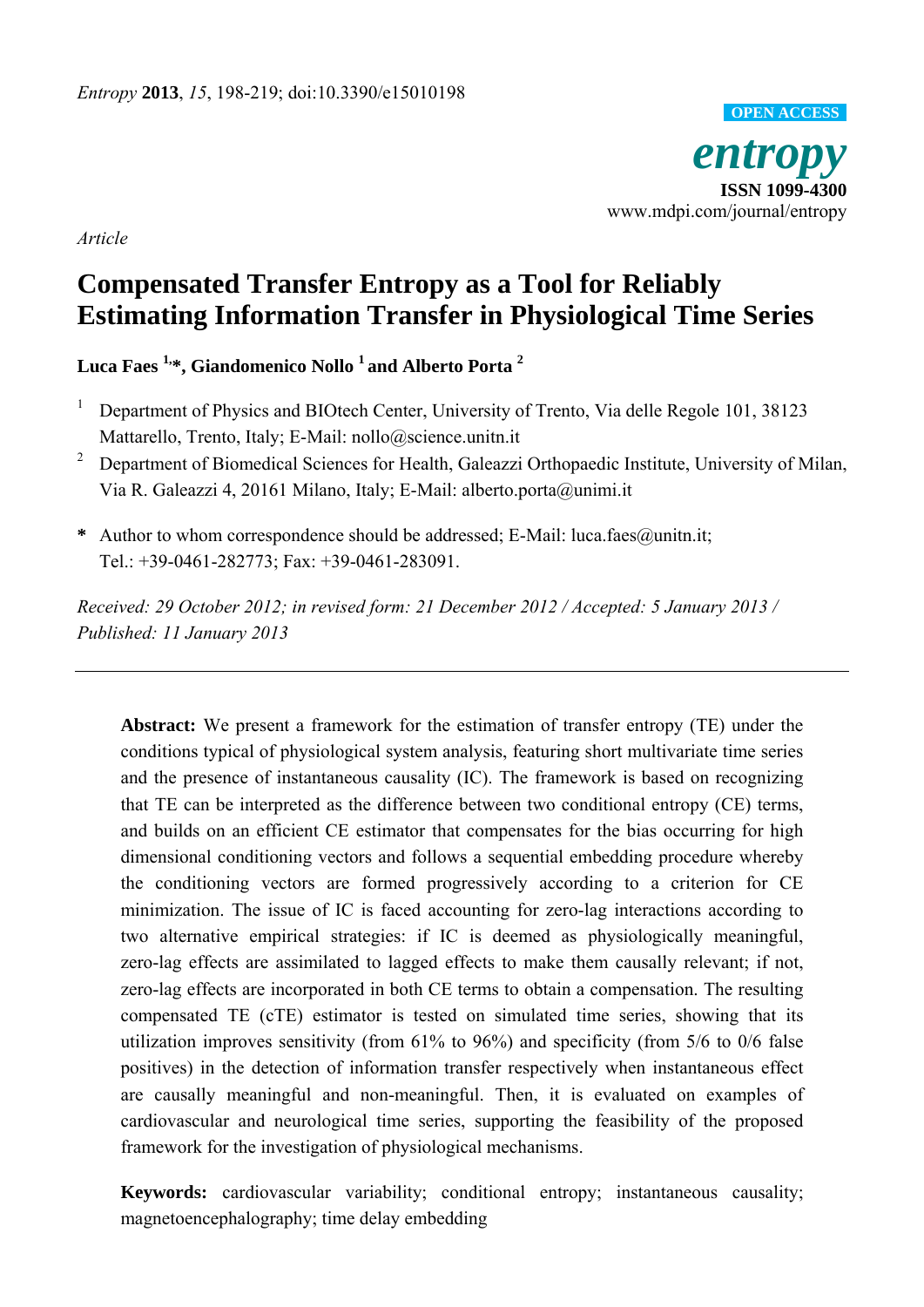**PACS Codes:** 05.45.Tp; 02.50.Sk; 87.19.lo; 87.19.le; 87.19.Hh

## **1. Introduction**

Since its first introduction by Schreiber [1], transfer entropy (TE) has been recognized as a powerful tool for detecting the transfer of information between joint processes. The most appealing features of TE are that it has a solid foundation in information theory, and it naturally incorporates directional and dynamical information as it is inherently asymmetric (*i.e.*, different when computed over the two causal directions) and based on transition probabilities (*i.e.*, on the conditional probabilities associated with the transition of the observed system from its past states to its present state). Moreover, the formulation of TE does not assume any particular model as underlying the interaction between the considered processes, thus making it sensitive to all types of dynamical interaction. The popularity of this tool has grown even more with the recent elucidation of its close connection with the ubiquitous concept of Granger causality [2], which has led to formally bridge information-theoretic and predictive approaches to the evaluation of directional interactions between processes. Given all these advantages, the TE has been increasingly used to assess the transfer of information in physiological systems with typical applications in neurophysiology [3–6] and in cardiovascular physiology [7–9]. Nevertheless, in front of this widespread utilization of TE and other Granger causality measures, it should be remarked that these measures quantify "causality" from a statistical perspective which is quite distinct from the interventionist perspective that has to be followed to infer effectively the existence of real causal effects [10–12]. Accordingly in this study, when speaking of the transfer of information measured by TE we refer to the "predictive information transfer" intended as the amount of information added by the past states of a source process to the next state of a destination process, rather than to the causal information flow measured via interventional conditional probabilities [12].

The estimation of TE from the time series data taken as realizations of the investigated physiological processes is complicated by a number of practical issues. One major challenge is the estimation of the probability density functions involved in TE computation from datasets the length of which is limited by experimental constraints and/or by the need for stationarity [13,14]. Another critical point is that, to exploit the dynamical information contained in the transition probabilities, one should cover reasonably well the past history of the observed processes; since this corresponds to work with long conditioning vectors represented into high-dimensional spaces, TE estimation from short time series is further hampered, especially in the presence of multiple processes and long memory effects [15]. Moreover, an open issue in practical time series analysis is how to deal with instantaneous effects, which are effects occurring between two time series within the same time lag [16]. These effects may reflect fast (within sample) physiologically meaningful interactions, or be void of physiological meaning (e.g., may be due to unobserved confounders). In either case, instantaneous effects have an impact on the computation of any causality measure [17,18]. In particular, the presence of unmeasured exogenous inputs or latent variables which cannot be included in the observed data set (e.g., because they are not accessible) is a critical issue when investigating Granger causality in experimental data, as it may easily lead to the detection of spurious causalities [19–21]. Since an instantaneous correlation arises between two observed variables which are affected by latent variables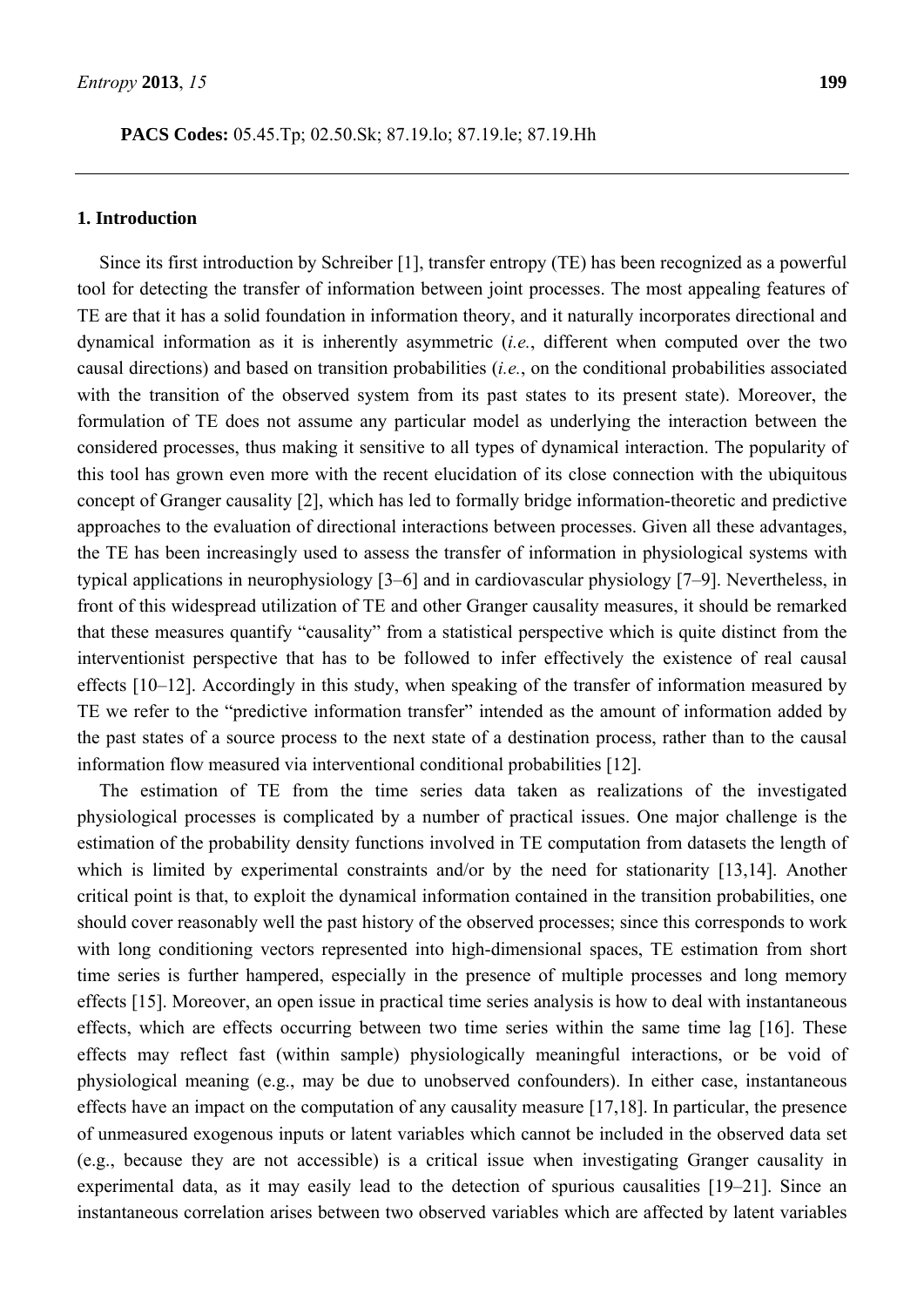with the same time delay, in the context of model-based analysis attempts have been made to counteract this problem by accounting for residual correlations which reflect zero-lag effects. Indeed, recent studies have proposed to incorporate terms from the covariance matrix of the model residuals into the so-called partial Granger causality measures [21,22], or to express the residual correlation in terms of model coefficients and exploit the resulting new model structure for defining extended Granger causality measures [17,18]. However, as similar approaches cannot be followed in the model-free context of TE analysis, instantaneous effects are usually not considered in the computation of TE on experimental data.

In the present study we describe an approach for the estimation of TE from short realizations of multivariate processes which is able to deal with the issues presented above. We develop an estimation framework that combines conditional entropy (CE) estimation, non-uniform embedding, and consideration of instantaneous causality. The framework is based on recognizing that TE can be interpreted as CE difference, and builds on an efficient CE estimator that compensates for the bias occurring for high dimensional conditioning vectors and follows a sequential embedding procedure whereby the conditioning vectors are formed progressively according to a criterion for CE minimization. This procedure realizes an approach for partial conditioning that follows the ideas first proposed in [15]. The novel contribution of the paper consists in the integration of the framework with a procedure for the inclusion of instantaneous effects. This is a crucial point in TE analysis because, even though it is now well recognized that instantaneous causality plays a key role in Granger causality analysis, instantaneous effects are commonly disregarded in the computation of TE on experimental data. While recent studies have started to unravel the issue of instantaneous causality in the linear parametric framework of multivariate autoregressive models [17,18,23,24], there is a paucity of works addressing the consequences of excluding instantaneous effects from the computation of model-free causality measures. In this paper, the issue of instantaneous causality is faced allowing for the possibility of zero-lag effects in TE computation, according to two alternative empirical procedures: if instantaneous effects are deemed as causally meaningful, the zero-lag term is assimilated to the lagged terms to make it causally relevant; if not, the zero-lag term is incorporated in both CE computations to obtain a compensation of its confounding effects. The resulting TE estimator, denoted as compensated TE (cTE), is first validated on simulations of linear stochastic and nonlinear deterministic systems. Then, the estimator is evaluated on representative examples of physiological time series which entail utilization of different strategies for compensating instantaneous causality and different procedures for significance assessment, *i.e.* cardiovascular variability series and multi-trial magnetoencephalography signals. The direct comparison between the proposed cTE and the traditional TE allows to make explicit the problem of disregarding instantaneous causality in the computation of the predictive information transfer in multivariate time series.

# **2. Methods**

# *2.1. Transfer Entropy*

Let us consider a composite physical system described by a set of *M* interacting dynamical (sub) systems and suppose that, within the composite system, we are interested in evaluating the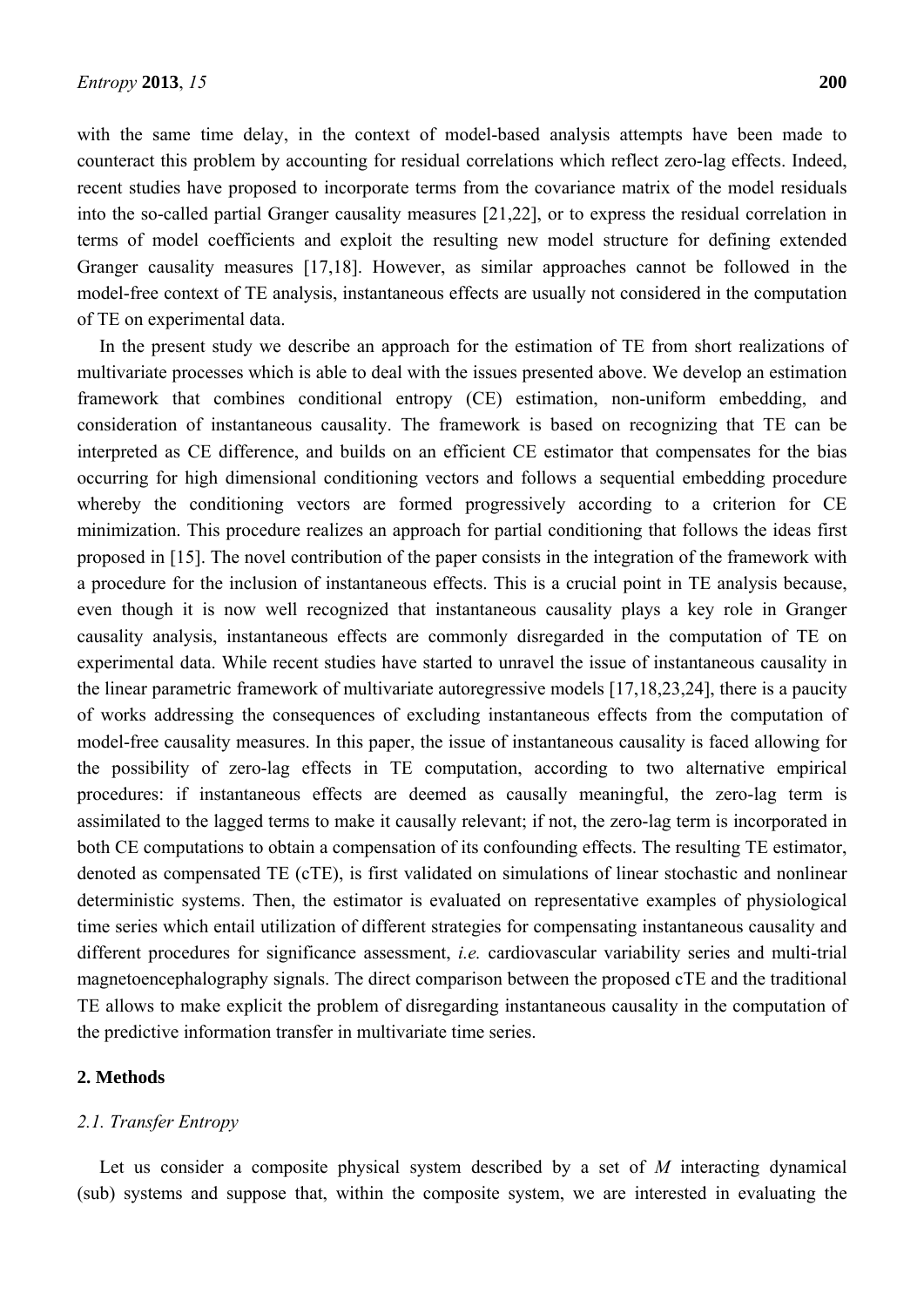information flow from the source system  $X$  to the destination system  $Y$ , collecting the remaining systems in the vector  $\mathbf{Z} = \{Z^{(k)}\}_{k=1,\dots,M-2}$ . We develop our framework under the assumption of stationarity, which allows to perform estimations replacing ensemble averages with time averages (for non-stationary formulations see, e.g., [10] and references therein). Accordingly, we denote *x*, *y* and **z** as the stationary stochastic processes describing the state visited by the systems *X*, *Y* and **Z** over time, and  $x_n$ ,  $y_n$  and  $z_n$  as the stochastic variables obtained sampling the processes at the time *n*. Moreover, let *xt*:*n* represent the vector variable describing all the states visited by *X* from time *t* up to time *n*

(assuming *n* as the present time and setting the origin of time at  $t = 1$ ,  $x_{1:n-1}$  represents the whole past history of the process *x*). Then, the transfer entropy (TE) from *X* to *Y* conditioned to **Z** is defined as:

$$
TE_{X \to Y|Z} = \sum p(y_{1:n}, x_{1:n-1}, z_{1:n-1}) log \frac{p(y_n | x_{1:n-1}, y_{1:n-1}, z_{1:n-1})}{p(y_n | y_{1:n-1}, z_{1:n-1})}
$$
(1)

where the sum extends over all states visited by the composite system,  $p(a)$  is the probability associated with the vector variable **a**, and  $p(b|\mathbf{a}) = p(\mathbf{a},b)/p(\mathbf{a})$  is the probability of the scalar variable *b* conditioned to **a**. The conditional probabilities used in (1) can be interpreted as transition probabilities, in the sense that they describe the dynamics of the transition of the destination system from its past states to its present state, accounting for the past of the other processes. Utilization of the transition probabilities as defined in (1) makes the resulting measure able to quantify the extent to which the transition of the destination system *Y* into its present state is affected by the past states visited by the source system *X*. Specifically, the TE quantifies the information provided by the past states of *X* about the present state of *Y* that is not already provided by the past of *Y* or any other system included in **Z**. The formulation presented in (1) is an extension of the original TE measure proposed for bivariate systems [1] to the case of multiple interacting processes. The multivariate (conditional) TE formulation, also denoted as partial TE [25], rules out the information shared between *X* and *Y* that could be possibly triggered by their common interaction with **Z**. As such, this formulation fulfills for multivariate systems the correspondence between TE and the concept of Granger causality [19], that refers to the exclusive consideration of direct effects between two processes after resolving the conditional effects of the other observed processes. Note that the conditional formulation has been shown essential for taking under control the effects of common confounders in experimental contexts such as cardiovascular variability analysis [24] or neural signal analysis [26]. In the following, we will indicate Granger causal effects from the system *X* to the system *Y* with the notation  $X \rightarrow Y$  (or  $x_{1:n-1} \rightarrow y_n$ if we refer to the corresponding processes).

Equivalently, the TE defined in (1) can be expressed in terms of mutual information (MI), as the conditional MI between the present state of the destination and the past states of the source given the past states of all systems except the source:

$$
TE_{X \to Y|Z} = I(y_n, x_{1:n-1}|y_{1:n-1}, \mathbf{z}_{1:n-1}),
$$
\n(2)

or in terms of conditional entropy (CE), as the difference between the CE of the present state of the destination given the past states of all systems except the source and the CE of the present state of the destination given the past states of all systems including the source:

$$
TE_{X \to Y|Z} = H(y_n|y_{1:n-1}, \mathbf{z}_{1:n-1}) - H(y_n|x_{1:n-1}, y_{1:n-1}, \mathbf{z}_{1:n-1})
$$
\n(3)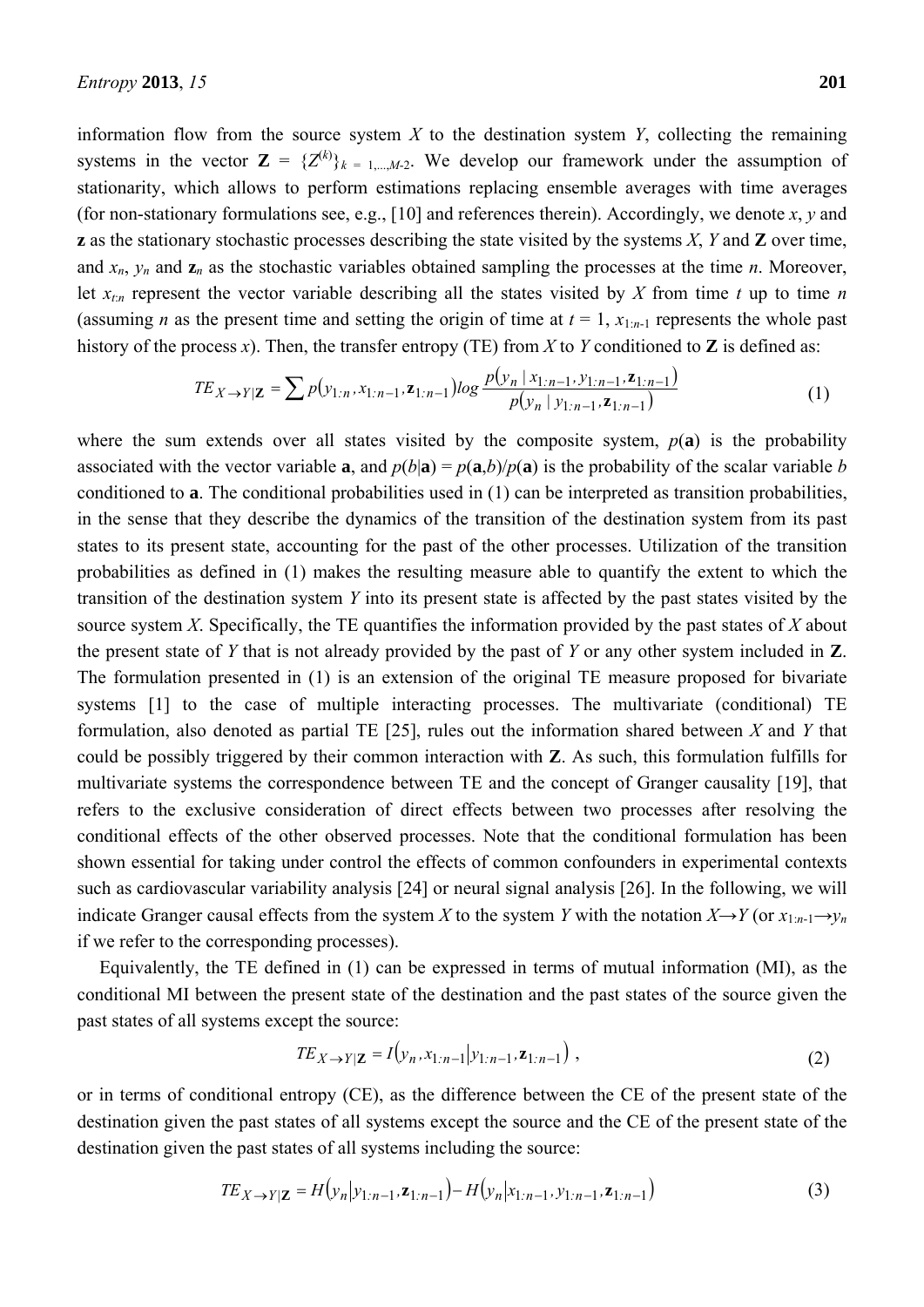These alternative compact formulations also favor the estimation of TE, as efficient estimators exist for both MI [27] and CE [28]. In Section 2.3 we propose an approach for the estimation of CE based on sequential non-uniform conditioning combined with bias compensation, which is exploited for estimating TE in short and noisy physiological time series. The CE, which constitutes the backbone of the presented approach for TE estimation, can be functionally defined as the difference between two Shannon entropies, e.g., according to (3),  $H(y_n|y_{1:n-1}, z_{1:n-1}) = H(y_{1:n}, z_{1:n-1}) - H(y_{1:n-1}, z_{1:n-1})$  and  $H(y_n|x_{1:n-1},y_{1:n-1},\mathbf{z}_{1:n-1}) = H(x_{1:n-1},y_{1:n},\mathbf{z}_{1:n-1}) - H(x_{1:n-1},y_{1:n-1},\mathbf{z}_{1:n-1})$ , where the entropy of any vector variable **a** is defined as  $H(a) = -\sum p(a) \cdot \log p(a)$  and is usually measured in bits when the base of the logarithm is 2 or in *nats* when the base is *e* (as in the present study).

#### *2.2. Compensated Transfer Entropy*

An open issue in TE analysis is how to deal with instantaneous effects, which are effects occurring between two processes within the same time lag (e.g., with the notation above,  $x_n \rightarrow y_n$ ). Instantaneous effects are the practical evidence of the concept of instantaneous causality, which is a known issue in causal analysis [16,19]. In practice, instantaneous causality between two time series may either have a proper causal meaning, when the time resolution of the measurements is lower than the time scale of the lagged causal influences between the underlying processes, or be void of such causal meaning, in the case of common driving effects occurring when an unmeasured process simultaneously affects the two processes under analysis [17]. In either case, instantaneous causality has an impact on the estimation of the TE: if it is causally meaningful, the analysis misses the zero-lag effect  $x_n \rightarrow y_n$ , if not, the analysis includes potential spurious effects taking the form  $x_{1:n-1} \rightarrow x_n \rightarrow y_n$ ; these misleading detections may impair respectively the sensitivity and the specificity of TE estimation.

To counteract this problem from a practical perspective, we introduce a so-called compensated TE (cTE), which realizes a compensation for instantaneous causality in the computation of TE. This compensation exploits the representation of TE as CE difference and allows for the possibility of zerolag interactions according to two alternative strategies. If instantaneous effects are deemed as causally meaningful, the zero-lag term of the source process,  $x_n$ , is incorporated in the second CE term used for TE computation:

$$
cTE'_{X \to Y|Z} = H(y_n|y_{1:n-1}, \mathbf{z}_{1:n}) - H(y_n|x_{1:n}, y_{1:n-1}, \mathbf{z}_{1:n})
$$
(4)

in this case, the zero-lag term is assimilated with the past states  $(x_n$  plays a similar role as  $x_{1:n-1}$ ), so that the present state of the source system is taken as causally relevant to account for instantaneous causality in TE computation. If, on the contrary, instantaneous effects are deemed as non causally meaningful, the zero-lag term is incorporated both in the first and in the second CE terms used for TE computation:

$$
cTE''_{X \to Y|Z} = H(y_n | x_n, y_{1:n-1}, \mathbf{z}_{1:n}) - H(y_n | x_{1:n}, y_{1:n-1}, \mathbf{z}_{1:n})
$$
\n(5)

in this second case, the zero-lag term is considered as a conditioning factor  $(x_n)$  plays a similar role as  $y_{1:n-1}$  and  $z_{1:n}$ ), so that the present state of the source system is compensated to remove instantaneous causality from TE computation. The compensation performed in (5) is alternative to the test of timeshifted data recently proposed to detect instantaneous mixing between coupled processes [4]. Note that in both compensations in (4) and (5) instantaneous effects possibly occurring from any scalar element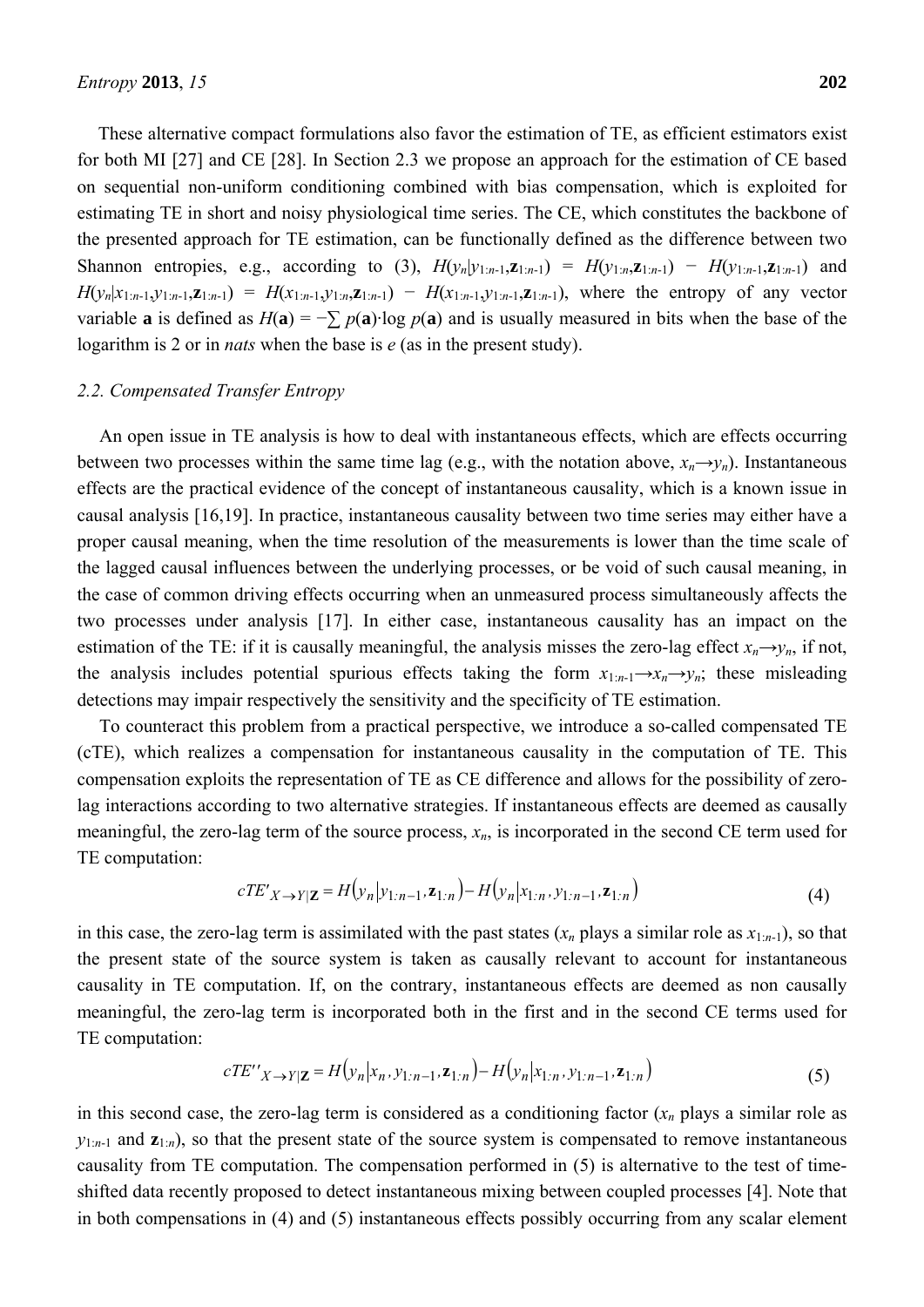of **Z** towards *Y* are conditioned out considering the present term  $z_n$ , in addition to the past terms  $z_{1:n-1}$ , in the two CE computations; this is done to avoid that indirect effects  $x_{1:n-1}\rightarrow z_n\rightarrow y_n$  were misinterpreted as the presence of predictive information transfer from the system *X* to the system *Y*. Note that, in the absence of instantaneous causality among the observed processes, the two cTE measures defined in (4) and (5) reduce to the traditional TE.

#### *2.3. Estimation Approach*

The practical estimation of TE and cTE from finite length realizations of multiple processes faces the issue of reconstructing the state space of the observed multivariate dynamical system and then estimating probabilities within this multidimensional state space. In the context of TE/cTE estimation, state space reconstruction corresponds to identifying the multidimensional vector which more suitably represents the trajectory of the states visited by the composite system  $\{X, Y, Z\}$ . The most commonly followed approach is to perform uniform time delay embedding, whereby each scalar process is mapped into trajectories described by delayed coordinates uniformly spaced in time [29]. In this way the past history of the source process,  $x_{1:n-1}$ , is approximated with the *d*-dimensional delay vector  $[x_{n-u-(d-1)\tau}, ..., x_{n-u-\tau}, x_{n-u}]$ , with  $\tau$  and *u* representing the so-called embedding time and prediction time. This procedure suffers from many disadvantages: first, univariate embedding whereby coordinate selection is performed separately for each process does not guarantee optimality of the reconstruction for the multivariate state space [30]; second, selection of the embedding parameters  $d$ ,  $\tau$  and  $u$  is not straightforward, as many competing criteria exist which are all heuristic and somewhat mutually exclusive [31]; third, the inclusion of irrelevant coordinates consequent to the use of an uniform embedding exposes the reconstruction procedure to the so called "curse of dimensionality", a concept related to the sparsity of the available data within state spaces of increasing volume [32]. All these problems become more cumbersome when the available realizations are of short length, as commonly happens in physiological time series analysis due to lack of data or stationarity requirements. To counteract these problems, we describe in the following a TE/cTE estimation strategy based on the utilization of a non-uniform embedding procedure combined with a corrected CE estimator [15].

The basic idea underlying our estimation approach is to optimize the time-delay embedding to the estimation of CE, according to a sequential procedure which updates the embedding vector progressively, taking all relevant processes into consideration at each step and selecting the components that better describe the destination process. Specifically, a set of candidate terms is first defined including the past states (and, when relevant, also the present state) of all systems relevant to the estimation of the considered CE term; for instance, considering the terms in (4), the candidate set for the estimation of  $H(y_n|y_{1:n-1},\mathbf{z}_{1:n})$  will be the set  $\Omega_1 = \{y_{n-1},...,y_{n-L},\mathbf{z}_n,\mathbf{z}_{n-1},...,\mathbf{z}_{n-L}\}$ , and the candidate set for the estimation of  $H(y_n|x_{1:n}, y_{1:n-1}, \mathbf{z}_{1:n})$  in (4) will be the set  $\Omega_2 = {\Omega_1, x_n, x_{n-1}, \dots, x_{n-L}}$  (*L* is the number of time lagged terms to be tested for each scalar process). Given the generic candidate set  $Ω$ , the procedure for estimating the CE  $H(y_n|\Omega)$  starts with an empty embedding vector  $V_0 = [\cdot]$ , and proceeds as follows: (i) at each step  $k \ge 1$ , form the candidate vector  $[s, V_{k-1}]$ , where *s* is an element of  $\Omega$  not already included in  $V_{k-1}$ , and compute the CE of the destination process *Y* given the considered candidate vector,  $H(y_n|[s,V_{k-1}])$ ; (ii) repeat step (i) for all possible candidates, and then retain the candidate for which the estimated CE is minimum, *i.e.*, set  $V_k = [s', V_{k-1}]$  where  $s' = \arg \min_s$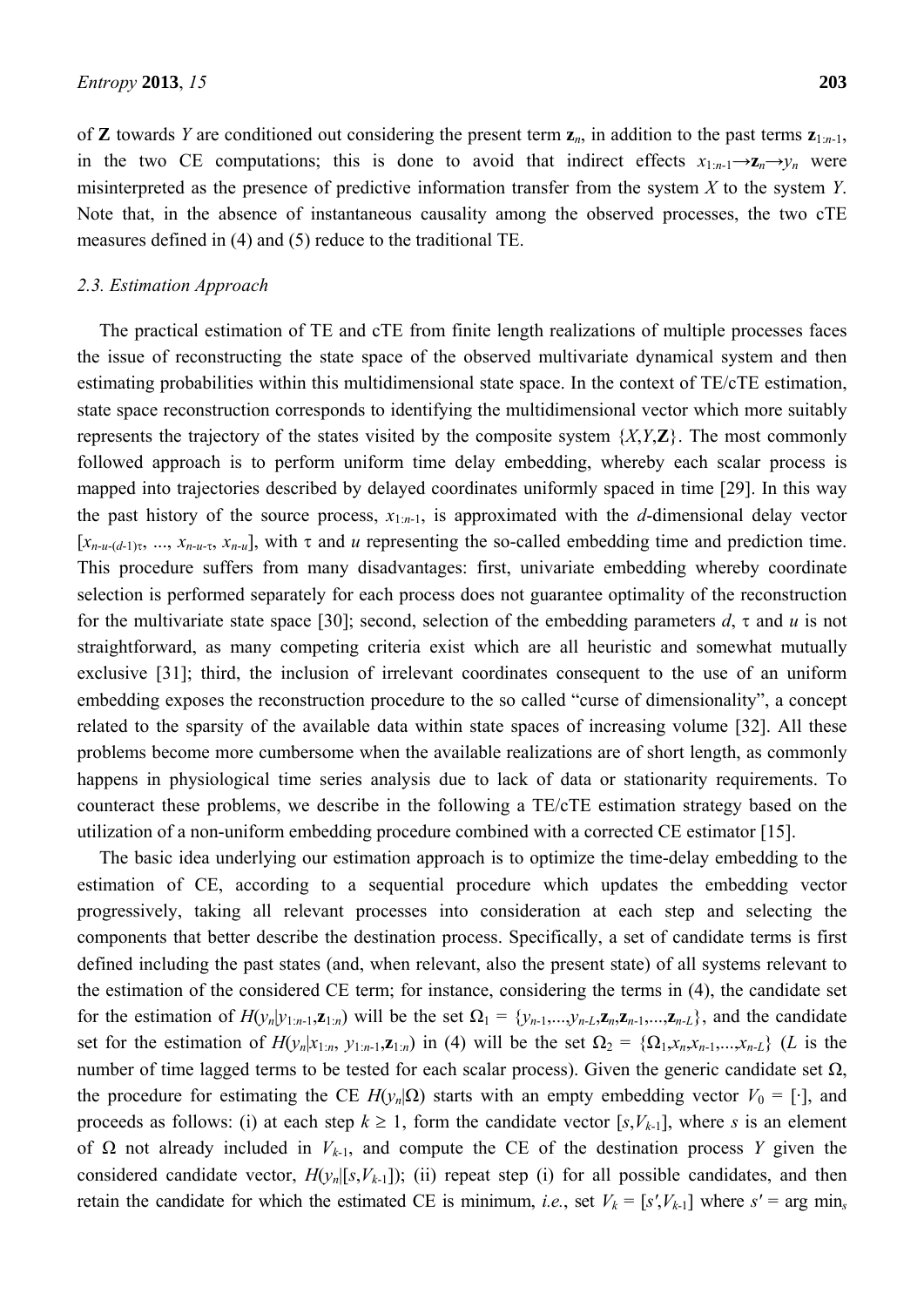$H(y_n|[s,V_{k-1}])$ ; (iii) terminate the procedure when irrelevant terms begin to be selected, *i.e.* when the decrease of CE is no longer significant; according to the estimation procedure detailed below, this corresponds to stop the iterations at the step *k'* such that  $H(y_n|V_{k'}) \ge H(y_n|V_{k'-1})$ , and set  $V_K = V_{k'-1}$  as embedding vector. With this procedure, only the components that effectively contribute to resolving the uncertainty of the target process (in terms of CE reduction) are included into the embedding vector, while the irrelevant components are left out. This feature, together with the termination criterion which prevents the selection of new terms when they do not bring further resolution of uncertainty for the destination process, help escaping the curse of dimensionality for multivariate CE estimation. Moreover the procedure avoids the nontrivial task of setting the embedding parameters (the only parameter is the number *L* of candidates to be tested for each process, which can be as high as allowed by the affordable computational times). It is worth noting that the proposed sequential procedure for candidate selection takes into account one term at a time, somehow disregarding joint effects that more candidates may have on CE reduction. As a consequence, the sequential instead of exhaustive strategy does not guarantee convergence to the absolute minimum of CE, and thus does not assure a semipositive value for the TE/cTE measures estimated according to (3), (4) and (5). However a sequential approach is often necessary in practical analysis, since exhaustive exploration of all possible combinations of candidate terms would become computationally intractable still at low embedding dimensions.

The application of the procedure described above relies on an efficient estimation of the CE. The problem amounts to estimating, at the  $k$ -th step of the procedure, the entropy of the scalar variable  $y_n$ conditioned to the vector variable  $V_k$ , seen as the difference of two Shannon entropies:  $H(y_n|V_k) = H(y_n, V_k) - H(V_k)$ . A major problem in estimating CE is the bias towards zero which affects the estimates as the dimension of the reconstructed state space grows higher [33,34]. Since the bias increases progressively with the embedding dimension, its occurrence also prevents from being able to reveal the inclusion of irrelevant terms into the embedding vector by looking at the estimated CE; in other words, since the estimated CE decreases progressively as a result of the bias rather than of the inclusion of relevant terms, the iterations of the sequential procedure for nonuniform embedding cannot be properly stopped. To deal with this important problem, we propose to compensate the CE bias adding a corrective term as proposed by Porta *et al*. [28,34], in order to achieve a minimum in the estimated CE which serves as stopping criterion for the embedding procedure. The idea is based on the consideration that, for time series of limited length, the CE estimation bias is due to the isolation of the points in the *k*-dimensional state space identified by the vectors  $V_k$ ; such an isolation becomes more and more severe as the dimension *k* increases. Since isolated points tend to give the same contribution to the two entropy terms forming CE (*i.e.*,  $p(V_k) \approx p(y_n, V_k)$  if  $V_k$  is an isolated point), their contribution to the CE estimate will be null; therefore, the CE estimate decreases progressively towards zero at increasing the embedding dimension [*i.e.*, when *k* is high compared to the series length,  $H(V_k) \approx H(V_n, V_k)$  and thus  $H(V_n | V_k) \approx 0$ , even for completely unpredictable processes for which conditioning should not decrease the information carried. This misleading indication of predictability in the analysis of short time series is counteracted introducing a corrective term for the CE. The correction is meant at quantifying the fraction of isolated points  $V_k$  in the *k*-dimensional state space, denoted as  $n(V_k)$ , and on substituting their null contribution with the maximal information amount carried by a white noise with the same marginal distribution of the observed process  $y_n$  [*i.e.*, with  $H(y_n)$ ].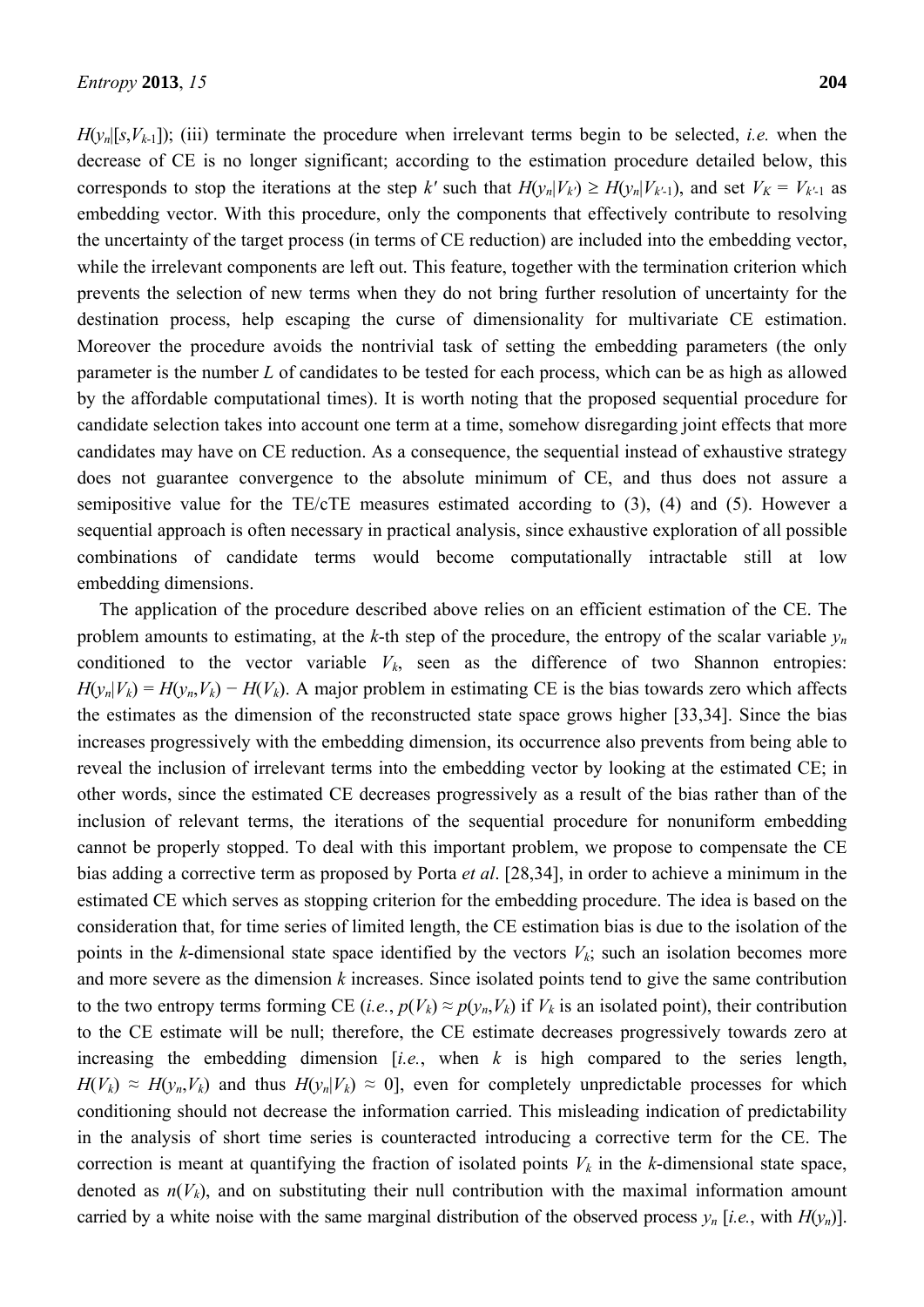The resulting final estimate is obtained adding the corrective term  $n(V_k)H(v_n)$  to the estimated CE  $H(\mathcal{V}_n|V_k)$ . In the present study, practical implementation of the correction is performed in the context of entropy estimation through uniform quantization [15,28,34]. Briefly, each time series is coarse grained spreading its dynamics over *Q* quantization levels, so that the state space containing the vectors  $V_k$  is partitioned in  $Q<sup>k</sup>$  disjoint hypercubes. As all points falling within the same hypercube are considered indistinguishable to each other, the Shannon entropy is estimated approximating the probabilities with the frequency of visitation of the hypercubes. Partitioning in disjoint hypercubes helps also in quantifying the fraction of isolated points  $n(V_k)$ , which is taken simply as the fraction of points found only once inside the hypercubes.

## **3. Validation**

In this section we test the compensation for instantaneous causality in TE computation proposed in Section 2.2, as well as the approach for CE estimation described in Section 2.3, on numerical simulations reproducing different conditions of interaction between multivariate processes. The proposed simulations were devised, in terms of imposed dynamics, interaction conditions and series length, to mimic the conditions typical of the two applicative contexts which are then considered in Section 4, *i.e.*, short-term cardiovascular variability and magnetoencephalography. The reader is referred to [15,28,34] for more extensive validations which investigate the dependence of CE measures on a variety of dynamics, series length, noise conditions, and parameter settings. Here, we consider short realizations of linear stochastic and nonlinear deterministic coupled systems with and without instantaneous effects, and compare TE and cTE as regards their ability to detect the absence or presence of information transfer between pairs of systems. All TE and cTE computations were performed following the described procedure for nonuniform embedding, including in the initial set of candidates  $L = 10$  past terms for each process (plus the zero-lag term when relevant); this choice was based on the necessity to cover the whole range of expected time lagged interactions, while at the same time keeping reasonably low the computational times. The number of quantization levels used for coarse-graining the dynamics of each process was set at  $Q = 6$ , in accordance with previous validation studies [15,28,34]; whereas in theory high values of *Q* would lead to finer state space partitions and more accurate TE estimates, in practice *Q* should remain as low as  $Q^{K} \approx N$  for series of length *N* (with *K* the embedding dimension) [15,28,34].

## *3.1. Physiologically Meaningful Instantaneous Causality*

In the first simulation we considered the case in which instantaneous effects are causally meaningful, *i.e.*, correspond to real causal effects between pairs of processes. While zero-lag causal effects are unattainable in physical systems because interactions take time to occur, in practical analysis instantaneous causality becomes meaningfully relevant when the time resolution of the measurements is lower than the time scale of the lagged effects occurring between the processes, or when the time series are built in a way that entails the existence of zero-lag effects. Situations like these are commonly modeled in the framework of Bayesian networks or structural vector autoregression models [18,23,35]. Within this context, we consider a simulation scheme with  $M = 3$ linear stochastic processes *X*, *Y*, and *Z* which interact according to the equations: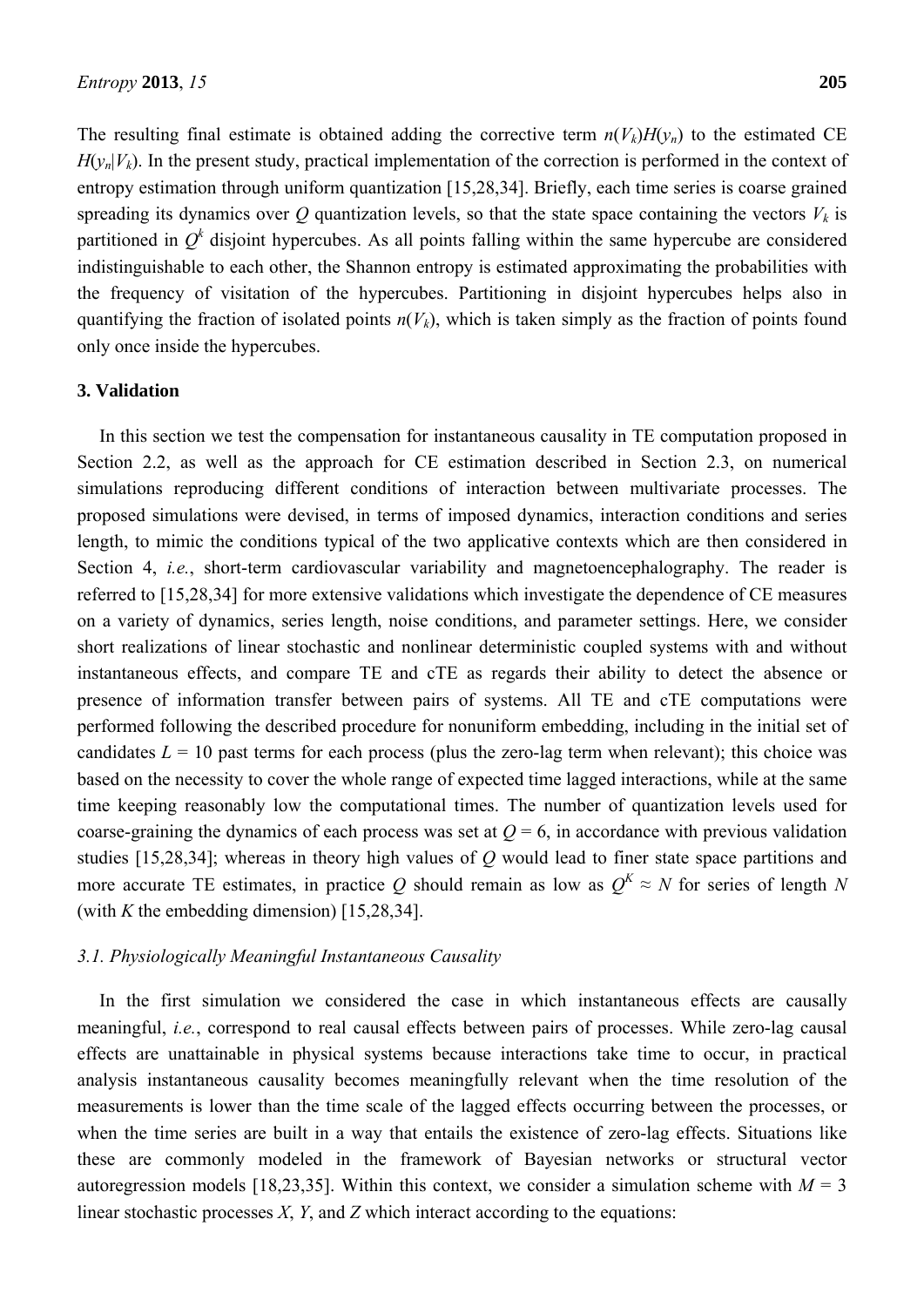$$
x_n = a_1 x_{n-1} + a_2 x_{n-2} + u_n
$$
  
\n
$$
y_n = b_1 y_{n-1} + b_2 y_{n-2} + c x_n - c x_{n-1} + v_n
$$
  
\n
$$
z_n = c y_n + c x_{n-1} + w_n
$$
\n(6)

where  $u_n$ ,  $v_n$  and  $w_n$  are independent white noises with zero mean and variance  $\sigma_u^2 = 5$ ,  $\sigma_v^2 = 1$ , and  $\sigma_w^2 = 1$ . According to (6), the processes *X* and *Y* are represented as second order autoregressive processes described by two complex-conjugate poles with modulus  $\rho_{x,y}$  and phases  $\varphi_{x,y} = \pm 2\pi f_{x,y}$ ; setting modulus and central frequency of the poles as  $\rho_x = 0.95$ ,  $\rho_y = 0.92$ ,  $f_x = 0.3$ ,  $f_y = 0.1$ , the parameters quantifying the dependence of  $x_n$  and  $y_n$  on their own past in (6) are  $a_1 = 2p_x \cos{\varphi_x} = 0.5871$ ,  $a_2 = -\rho_x^2 = -0.9025$ ,  $b_1 = 2\rho_y \cos \varphi_y = 1.4886$ ,  $a_2 = -\rho_y^2 = -0.8464$ . The other parameters, all set with a magnitude  $c = 0.5$ , identify causal effects between pairs of processes; the imposed effects are mixed instantaneous and lagged from *X* to *Y*, exclusively instantaneous from *Y* to *Z*, and exclusively lagged from *X* to *Z*. With this setting, self-dependencies and causal effects are consistent with rhythms and interactions commonly observed in cardiovascular and cardiorespiratory variability, showing an autonomous oscillation at the frequency of the Maier waves  $(f_v \sim 0.1 \text{ Hz})$  for *Y*, which is transmitted to *Z* mimicking feedback effects from arterial pressure to heart period, and an oscillation at a typical respiratory frequency  $(f_x \sim 0.3 \text{ Hz})$  for *X*, which is transmitted to both *Y* and *Z* mimicking respiratory-related effects on arterial pressure and heart period (a realization of the three processes is shown in Figure 1a).

The analysis was performed on 100 realizations of  $(6)$ , each lasting  $N = 300$  points. For each realization, we computed the TE according to (3) and the cTE according to (4). The statistical significance of each estimated information transfer was assessed by using surrogate time series. Specifically, the TE or cTE of the original time series was compared with the distribution of its values obtained for a set of  $S = 40$  realizations of time-shifted surrogates, obtained by shifting the source time series of a randomly selected lag (>20 points); then, the null hypothesis of absence of information transfer was rejected if the original TE or cTE took the first or second position in the descending ordered sequence of original and surrogate values (this corresponds to a type-I error probability of 0.0405 [36]).

An example of the analysis is depicted in Figure 1. Each panel reports the corrected CE estimated for the destination process after conditioning to all processes except the source process (black) and after conditioning to all processes including the source process (red), together with the term selected at each step of the conditioning procedure. Note that the two estimated CE profiles overlap whenever no terms from the source process are selected even if considered as possible candidates, so that the two CE minima are the same and the estimated TE or cTE is zero. For instance, considering the estimation of TE or cTE from *Y* to *X* conditioned to *Z* (lower left panel in Figures 1b and 1c) we see that the first repetition of the embedding procedure –which starts from the initial set of candidate terms  $\Omega_1 = \{x_{n-1},...,x_{n-10}, z_{n-1},...,z_{n-10}\}$  – selects progressively the past terms of *X* with lags 5, 2, and 3, terminating at the third step with the embedding vector  $V_3 = [x_{n-5}, x_{n-2}, x_{n-3}]$ . The second repetition of the procedure, although starting with the enlarged set of candidates  $\Omega_2 = {\Omega_1, y_{n-1}, \ldots, y_{n-10}}$ , which includes also past terms from the source system *Y*, selects exactly the same candidates leading again to the embedding vector  $V_3 = [x_{n-5}, x_{n-2}, x_{n-3}]$  and yielding no reduction in the estimated CE minimum, so that we have  $TE_{Y\rightarrow X|Z} = cTE'_{Y\rightarrow X|Z} = 0$ .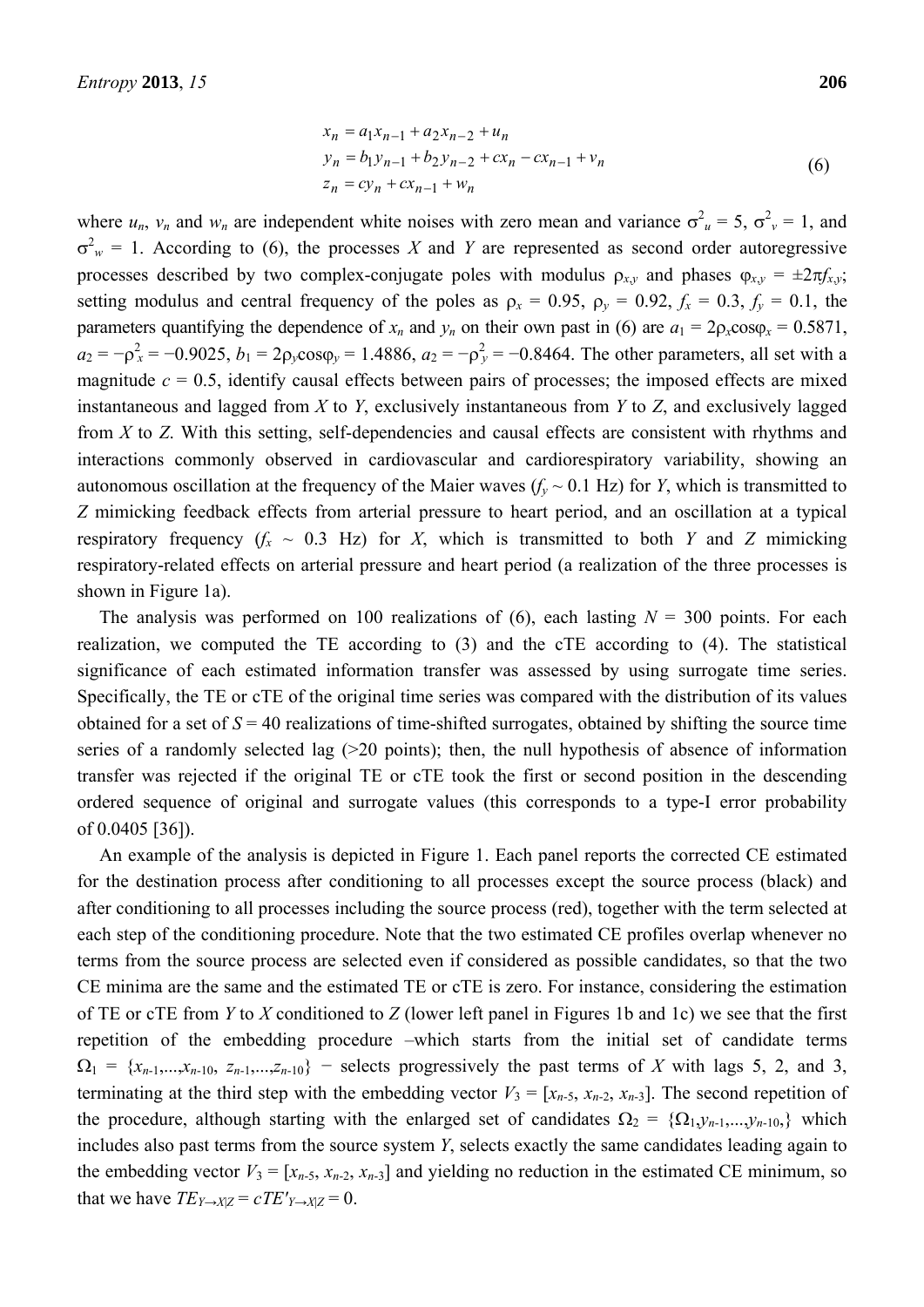**Figure 1.** Example of transfer entropy analysis performed for the first simulation. **(a)** realization of the three processes generated according to (6). **(b)** TE estimation between pairs of processes based on nonuniform embedding; each panel depicts the CE estimated for the destination process through application of the non-uniform embedding procedure without considering the source process (black circles), or considering the source process (red triangles), in the definition of the set of candidates; the terms selected at each step *k* of the sequential embedding are indicated within the plots, while filled symbols denote each detected CE minimum. **(c)** Same of (b) for estimation of the compensated TE (*cTE′*).



On the contrary, the selection of one or more terms from the input process during the second repetition of the procedure leads to a decrease in the CE minimum, and thus to the detection of a positive information transfer. For instance, considering the estimation of TE from *Y* to *Z* conditioned to *X* (upper right panel in Figure 1b) the vector resulting from the first embedding is [ $x_{n-1}$ ,  $z_{n-5}$ ,  $x_{n-3}$ ], while the second embedding selects at the second and third steps some past terms from the source process *Y* (*i.e.*, the terms  $y_{n-5}$  and  $y_{n-1}$ ), so that the selected embedding vector changes to [*xn*-1, *yn*-5, *yn*-1] and this results in a reduction of the CE minimum with respect to the first embedding and in the detection of a nonzero information transfer  $(TE<sub>Y\rightarrow Z|X</sub> > 0)$ .

The difference between TE and cTE is in the fact that in cTE computation the zero-lag term of the source process is a possible candidate in the second repetition of the embedding procedure, so that when selected to enter the embedding vector, it may reduce the information carried by the target process and thus lead to detecting information transfer. In the example of Figure 1, this is the case of the analysis performed from *X* to *Y*: the traditional TE misses detection of the existing information transfer because the procedure selects at both repetitions the embedding vector  $[y_n, y_{n-4}, z_{n-2}]$ , failing to include any term from the source system *X* and thus returning  $TE_{X\rightarrow Y|Z} = 0$  (Figure 1b, upper left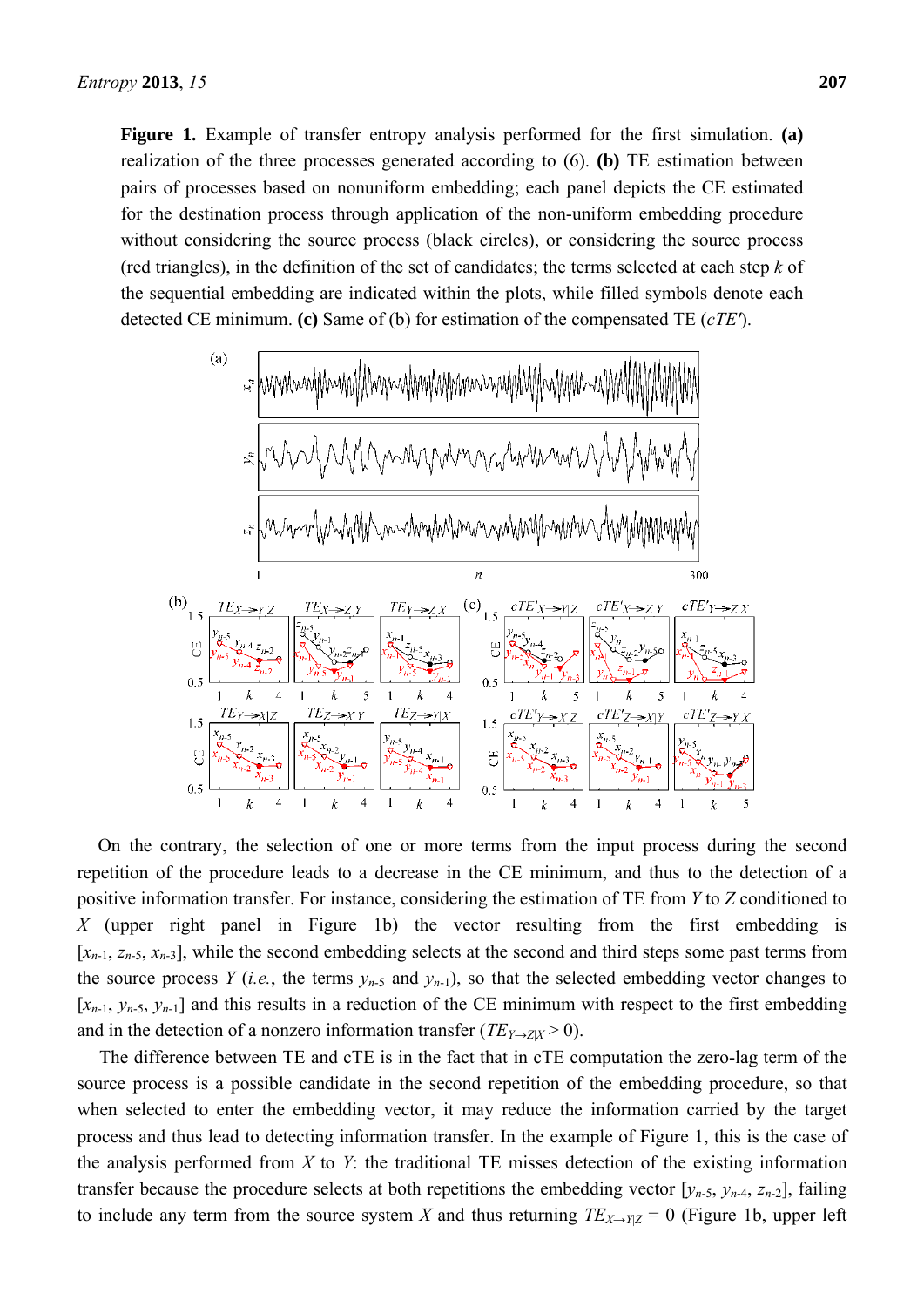panel); on the contrary the compensated TE captures the information transfer thanks to the fact that the zero-lag term  $x_n$  is in the set of candidates for the second embedding, and is selected determining a reduction in the estimated CE that ultimately leads to  $cTE'_{X\rightarrow X/Z} > 0$  [Figure 1(c), upper left panel].

Figure 2 reports the results of the analysis extended to all realizations. As seen in Figure 2(a), the distributions of both *TE* and *cTE′* are close to zero when computed over the directions for which no information transfer was imposed (*i.e.*,  $Y \rightarrow X$ ,  $Z \rightarrow Y$  and  $Z \rightarrow Y$ ), and cover a range of larger positive values over the directions with imposed coupling  $(X \rightarrow Y, X \rightarrow Z$  and  $Y \rightarrow Z$ ). *cTE<sup>'</sup>* shows higher values than *TE* when computed over the coupled directions, while the two distributions substantially overlap when evaluated over the uncoupled directions. Note that markedly higher values are obtained for *cTE′* compared to *TE* even for the direction  $X \rightarrow Z$  even though *X* does not contribute to *Z* in an instantaneously causal way; this is likely due to the fact that *Y* causes *Z* instantaneously, an effect that cannot be detected in the traditional analysis and ultimately leads to underestimation of the TE.

**Figure 2.** Results of transfer entropy analysis for the first simulation. **(a)** Distribution over 100 realizations of (6) (expressed as 5th percentile, median and 95th percentile) of the information transfer estimated between each pair of processes using the traditional TE (white) and the compensated TE (black). **(b)** Percentage of realizations for which the information transfer estimated using TE (white) and compensated TE (black) was detected as statistically significant according to the test based on time-shifted surrogates.



The results of Figure 2a are further supported by the percentage of significant information transfer of Figure 2b. Indeed, while over the uncoupled directions the number of detected significant causal couplings is low and comparable for *TE* and *cTE′* (the overall specificity is 87% for the TE and 90% for the cTE), over the coupled directions the number of detected significant couplings is substantially higher for *cTE*<sup>*'*</sup> than for *TE* (the overall sensitivity is 61% for the TE and 96% for the cTE). Thus, in this situation with causally meaningful instantaneous interactions, utilization of the cTE in place of the traditional TE yields a better sensitivity in the detection of information transfer between coupled processes.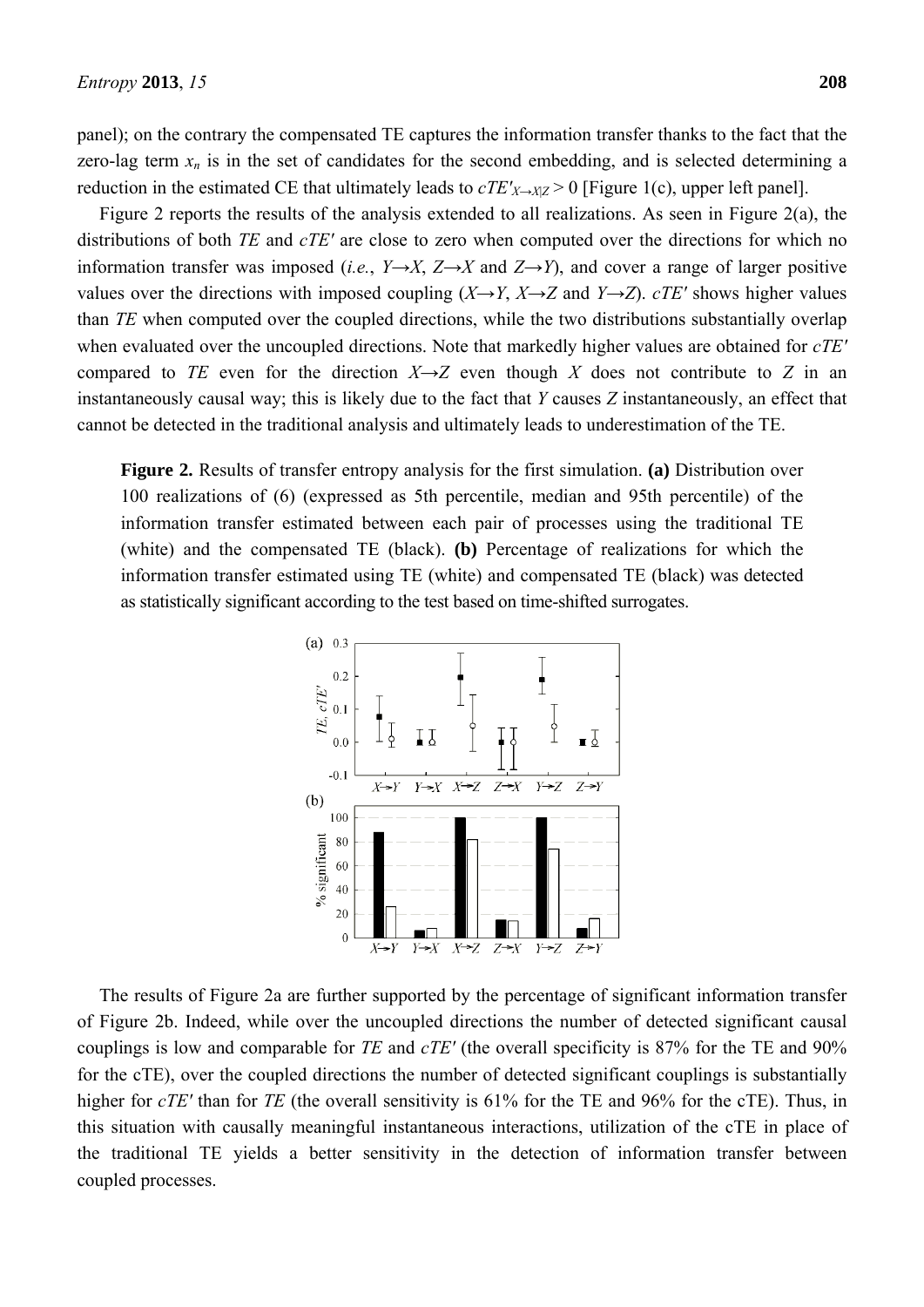## *3.2. Non-Physiological Instantaneous Causality*

In the second simulation we considered the case in which instantaneous effects are not physiologically meaningful, reproducing a situation of cross-talk between two nonlinear processes which is typical in the analysis of neurophysiological settings where data acquired at the scalp level are the result of the instantaneous mixing of unmeasured cortical sources. Specifically, we considered the simulated systems *X*′ and *Y*′ described by two unidirectionally coupled logistic processes *x*′ and *y*′:

$$
x'_{n} = R_{1}x'_{n-1}(1 - x'_{n-1})
$$
  
\n
$$
y'_{n} = Cx'_{n-1} + (1 - C)[R_{2}y'_{n-1}(1 - y'_{n-1})]
$$
\n(7)

which were then instantaneously mixed to obtain the processes *x* and *y* as:

$$
x_n = (1 - \varepsilon)x'_n + \varepsilon y'_n + u_n
$$
  
\n
$$
y_n = \varepsilon x'_n + (1 - \varepsilon)y'_n + w_n
$$
\n(8)

where *u* and *w* are independent additive noise processes with zero mean and variance set to get a signal-to-noise ratio of 20 dB. In (7), we set  $R_1 = 3.86$  and  $R_2 = 4$  to obtain a chaotic behavior for the two logistic maps describing the autonomous dynamics of X and Y; the parameters C and  $\varepsilon$  in (7) and (8) set respectively the strength of coupling from *X* to *Y* and the amount of instantaneous mixing between the two processes.

The analysis was performed at varying the coupling strength from  $C = 0$  (absence of coupling) to  $C = 1$  (full coupling, intended as absence of self-dependencies in *Y* with maximal dependence on *X*) in the absence of signal mixing ( $\varepsilon = 0$ ), and at varying the mixing parameter from  $\varepsilon = 0$  to  $\varepsilon = 0.4$  either in the absence of coupling  $(C = 0)$  or with fixed coupling  $(C = 0.2)$ . For each combination of the parameters, 50 realizations of (7-8) were generated, each lasting 100 points, and the TE and cTE were computed according to (3), (4) and (5), respectively. Since in this simulation the data were interpreted as having a trial structure, as typically happens in neurophysiological studies, the statistical significance of each estimated information transfer was assessed by means of a permutation test. The test consisted in performing repeatedly  $(S = 100)$  times in this study) a random shuffling of the relative ordering of the trials for the two processes to get *S* datasets with uncoupled trials; then, the null hypothesis of absence of information transfer was rejected if the median *TE* (or *cTE′′*) computed for the original trials was outside the 95-th percentile of the distribution of the median *TE* (or *cTE′′*) computed over the *S* datasets with shuffled trials (this corresponds to set a type-I error probability of 0.05).

Examples of the analysis performed with significant coupling but absence of signal cross-talk  $(C = 0.2, \ \varepsilon = 0)$  and significant cross-talk but absence of coupling  $(C = 0, \ \varepsilon = 0.2)$  are depicted in Figure 3a and Figure 3b, respectively. In the first case, both TE and cTE seem able to detect correctly the imposed unidirectional coupling. Indeed, in the computation of  $TE_{X\to Y}$  and  $cTE'_{X\to Y}$  the second repetition of the conditioning procedure (red) selects a term from the input process (*i.e.*,  $x_{n-1}$ ) determining a decrease in the estimated CE minimum and thus the detection of a positive information transfer; on the contrary, the analysis performed from *Y* to *X* does not select any term from the source process in the second repetition of the conditioning procedure, thus leading to unvaried CE and hence to null values of the information transfer ( $TE_{Y\rightarrow X} = cTE''_{Y\rightarrow X} = 0$ ). The identical behavior of TE and cTE is explained by noting that, in this case with absence of instantaneous signal mixing, zero-lag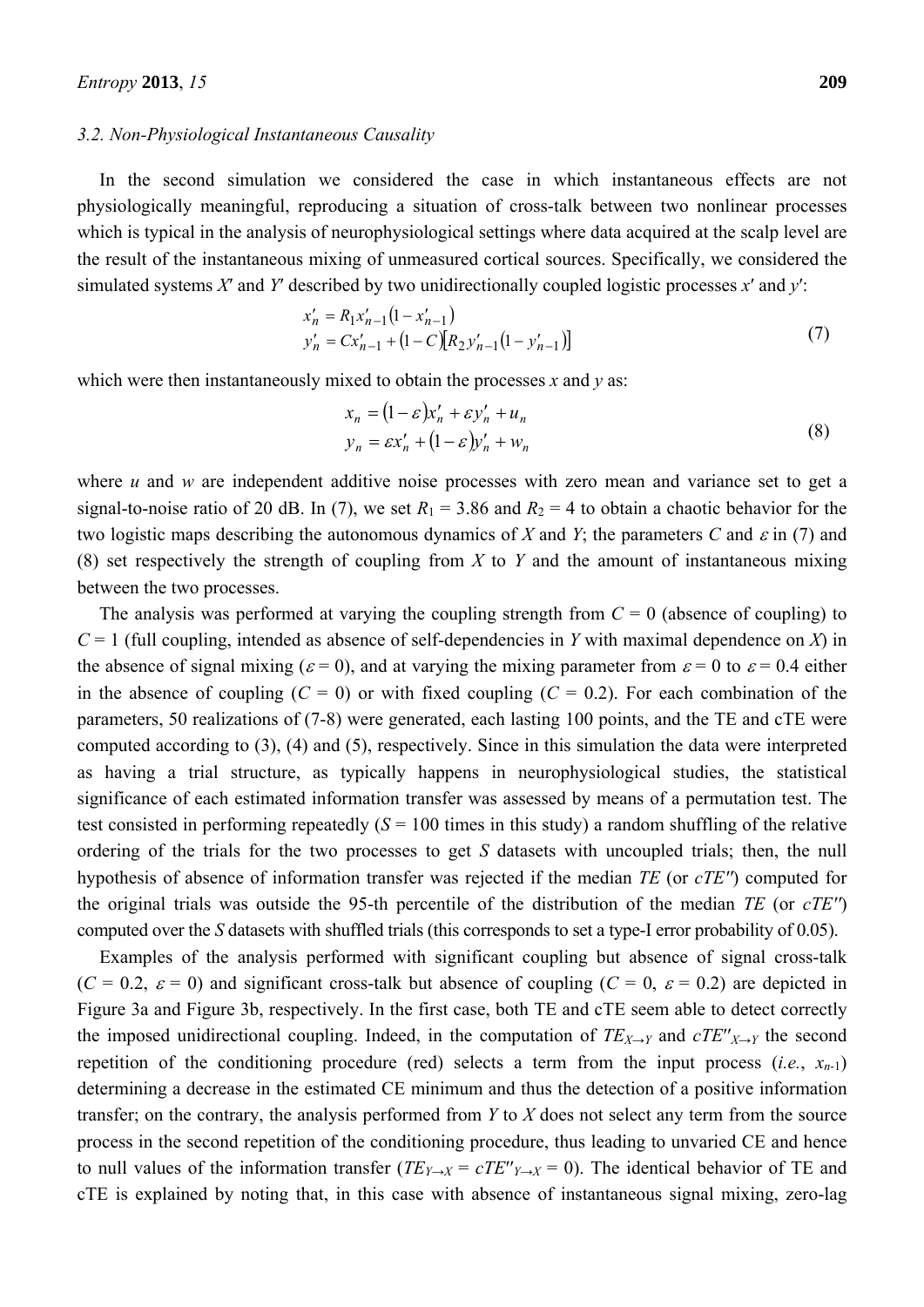effects are not present, and indeed the zero-lag term is not selected (although tested) during the embedding procedures for cTE. On the contrary, in the case of Figure 3b where the instantaneous mixing is not trivial, the two repetitions of the embedding procedure for cTE both select the zero lag-term  $(x_n$  in the analysis from *X* to *Y* and  $y_n$  in the analysis from *Y* to *X*); as a consequence, the cTE correctly reveals the absence of information transfer from *X* to *Y* and from *Y* to *X*, while the TE seems to indicate a false positive detection of information transfer over both directions because of the CE reduction determined by inclusion of a term from the input process during the second conditioning.

**Figure 3.** Example of transfer entropy analysis performed for the second simulation. **(a)** Presence of coupling and absence of instantaneous mixing  $(C = 0.2, \varepsilon = 0)$  (b) Absence of coupling and presence of instantaneous mixing  $(C = 0, \varepsilon = 0.2)$ . Panels depict a realization of the two processes *X* and *Y* generated according to (7) and (8), together with the estimation of *TE* and *cTE′′* over the two directions of interaction based on nonuniform embedding and conditional entropy (CE, see caption of Figure 1 for details).



Figure 4 reports the results of the overall analysis. As shown in Figure 4a, the traditional and compensated TE perform similarly in the absence of signal cross-talk, as the median values of *TE* and *cTE<sup>* $\prime\prime$ *</sup>* are statistically significant, according to the permutation test, for all values of  $C > 0$  when computed from *X* to *Y*, and are never statistically significant when computed from *Y* to *X*. On the contrary, the presence of instantaneous mixing may induce the traditional TE to yield a misleading indication of information transfer for uncoupled processes. This erroneous indication occurs in Figure 4b where both  $TE_{X\to Y}$  and  $TE_{Y\to X}$  are statistically significant with  $\varepsilon > 0$  even though X and Y are uncoupled over both the directions of interaction, and in Figure 4c where  $TE_{Y\rightarrow X}$  is statistically significant with  $\varepsilon$  = 0.2 even though no coupling was imposed from *Y* to *X* (in total, false positive detections using the TE were five out of six negative cases with presence of instantaneous mixing). Unlike the traditional TE, the cTE does not take false positive values in the presence of signal cross-talk, as the detected information transfer is not statistically significant over both directions in the case of uncoupled systems of Figure 4b, and is statistically significant from *X* to *Y* but not from *Y* to *X* in the case of unidirectionally coupled systems of Figure 4c. Thus, in this simulation where instantaneous causality is due to common driving effects, utilization of *cTE′′* in place of the traditional *TE* measure yields a better specificity in the detection of predictive information transfer.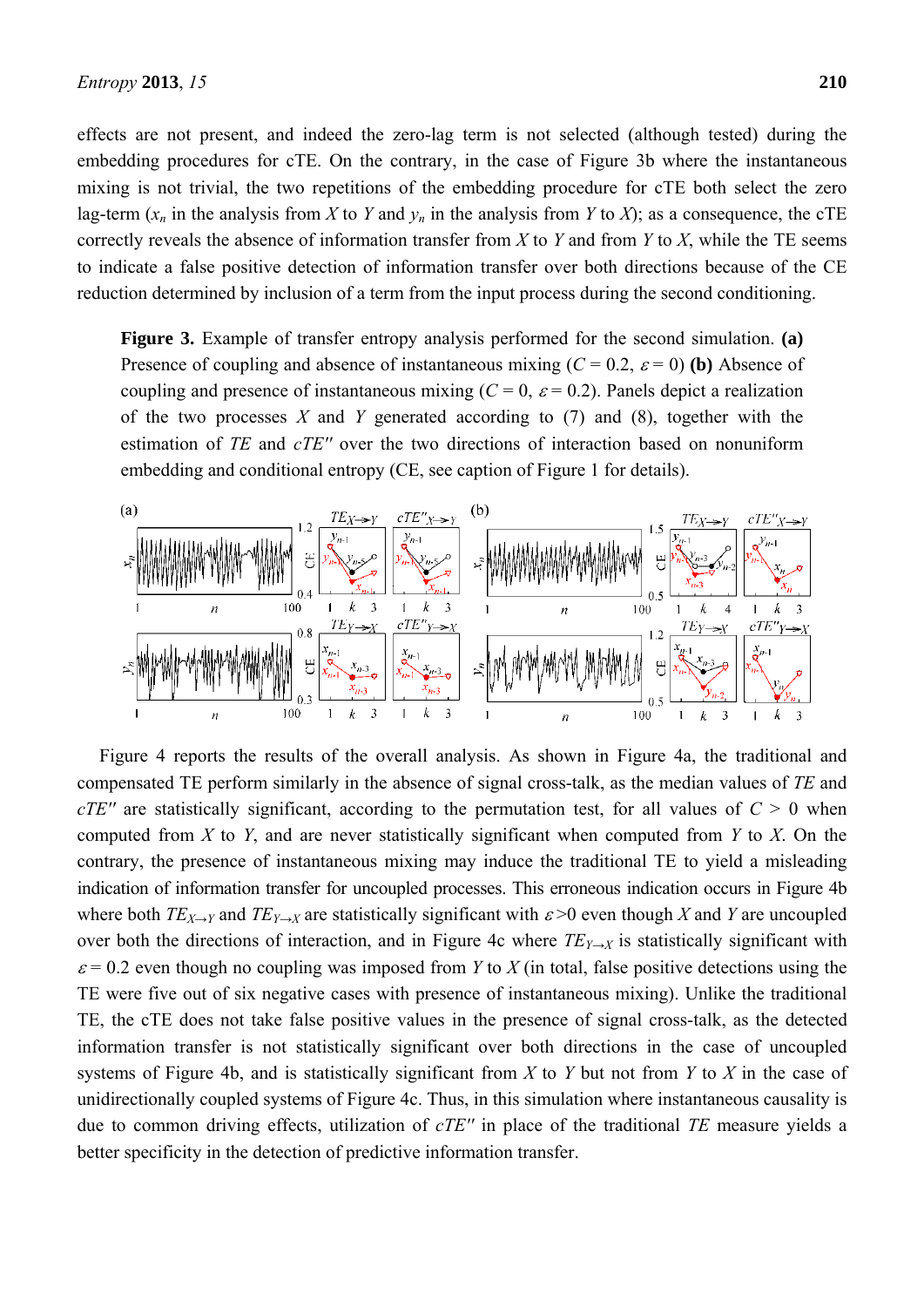**Figure 4.** Results of transfer entropy analysis for the second simulation, showing the median values over 50 realizations of (7) and (8) of the TE (first panel row) and the compensated TE (second panel row) computed along the two directions of interactions  $(X \rightarrow Y$ , circles;  $Y \rightarrow X$ , triangles) (a) at varying the parameter *C* with parameter  $\varepsilon = 0$ ; (b) at varying  $\varepsilon$  with  $C = 0$  (b); and (c) varying  $\varepsilon$  with  $C = 0.2$ . Filled symbols denote statistically significant values of *TE* or *cTE′′* assessed by means of the permutation test.



## **4. Application Examples**

This section describes the evaluation of the proposed TE/cTE estimation approach in physiological systems where commonly only short realizations of the studied processes (few hundred points) are available due to stationarity constraints. The considered applications are taken as examples of commonly performed time series analyses of physiological systems, *i.e.*, the study of short-term cardiovascular and cardiorespiratory interactions during a paced breathing protocol [7], and the study of neural interactions from magnetoencephalographic data during an experiment of visuo-motor integration [37].

## *4.1. Cardiovascular and Cardiorespiratory Variability*

In the first application we studied cardiovascular and cardiorespiratory time series measured during an experiment of paced breathing [7]. The considered dynamical systems are the respiratory system, the vascular system, and the cardiac system, from which we take the respiratory flow, the systolic arterial pressure and the heart period as representative processes, respectively denoted as processes *x*, *y* and *z*. Realizations of these processes were obtained measuring in a healthy subject the beat-to beat time series of heart period,  $z_n$ , systolic pressure,  $y_n$ , and respiratory flow,  $x_n$ , respectively as the sequences of the temporal distances between consecutive heartbeats detected from the electrocardiogram, the local maxima of the arterial pressure signal (acquired through the Finapres device) measured inside each detected heart period, and the values of the airflow signal (acquired from the nose through a differential pressure transducer) sampled at the onset of each detected heart period. The measurement convention is illustrated in Figure 5. The experimental protocol consisted in signal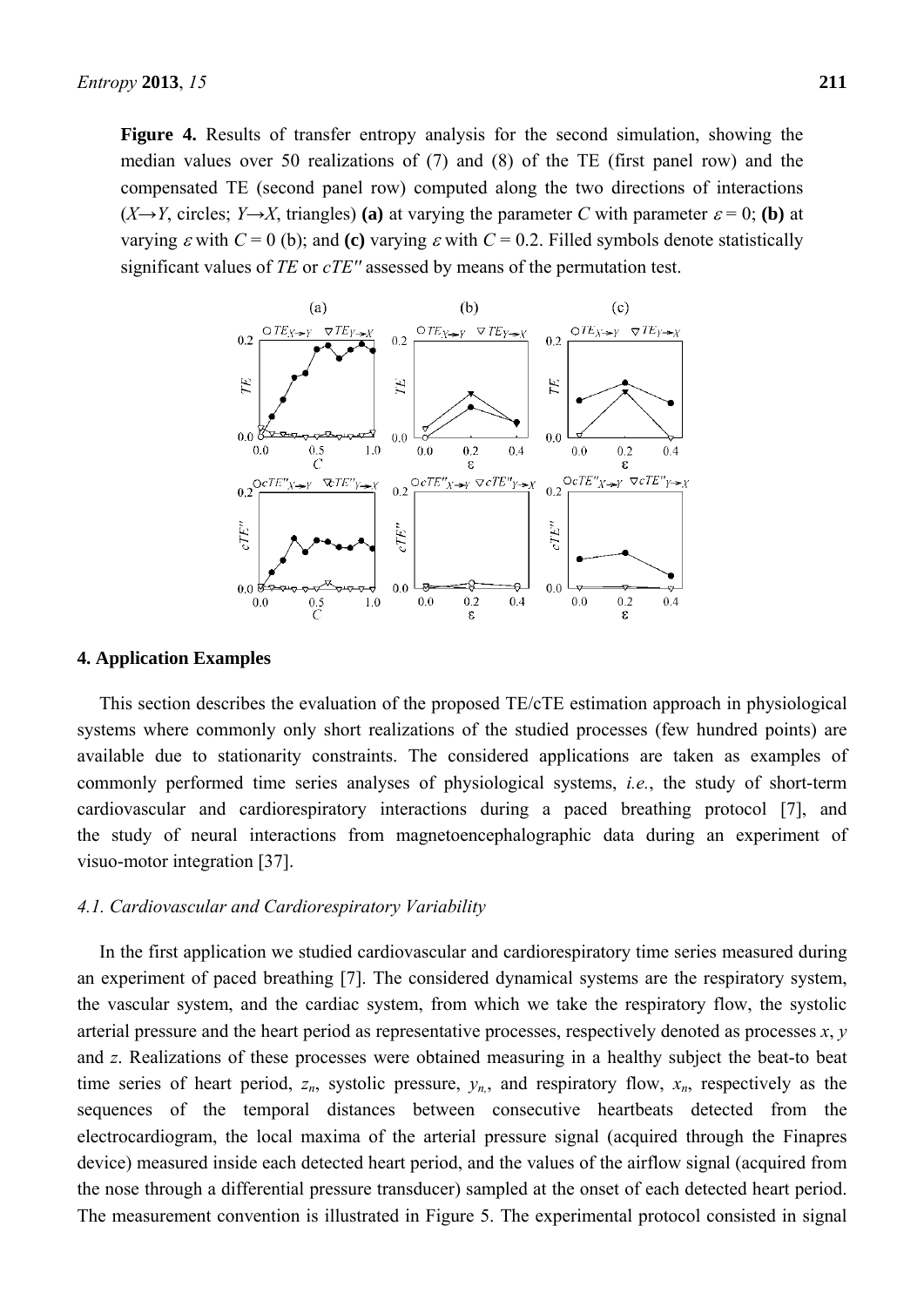acquisition, after subject stabilization in the resting supine position, for 15 min with spontaneous breathing, followed by further 15 min with the subject inhaling and exhaling in time with a metronome acting at 15 cycles/min (paced breathing at 0.25 Hz). Two artifact-free windows of  $N = 300$  samples, measured synchronously for the  $M = 3$  series during spontaneous breathing and during paced breathing, were considered for the analysis. Weak stationarity of each series was checked by means of a test checking the stability of the mean and variance over the analysis window [38]. The analyzed series are shown in Figure 6.

**Figure 5.** Measurement of heart period (series *z*), systolic arterial pressure (series *y*) and respiratory flow (series *x*) variability series from the electrocardiogram, arterial blood pressure and nasal flow signals.



In this application, instantaneous effects between the measured time series were considered as physiologically meaningful, since from the above described measurement convention we can infer that the occurrence of the present respiration value,  $x_n$ , precedes in time the occurrence of the present systolic pressure value, *yn*, which in turn precedes in time the end of the present heart period,  $z_n$  (see Figure 5). Therefore, cTE analysis was performed for this application using the compensation proposed in (4). The statistical significance of each estimated *TE* and *cTE′* was assessed using time shifted surrogates. The results of the analysis for the spontaneous breathing and paced breathing conditions are depicted in Figure 6a and Figure 6b, respectively. Utilization of the traditional TE led to detect as statistically significant the information transfer measured from respiration to heart period during spontaneous breathing ( $TE_{X\rightarrow Z}$  in Figure 6a, and from respiration to systolic pressure during paced breathing ( $TE_{X\rightarrow Y}$  in Figure 6b. The same analysis performed accounting for instantaneous causality effects led to detect a higher number of statistically significant interactions, specifically from respiration to heart period and from systolic pressure to heart period during both conditions (*cTE*′*X*→*<sup>Z</sup>* and  $cT E'_{Y\rightarrow Z}$  in Figures 6a, b), and also from respiration to systolic pressure during paced breathing  $(cTE'_{X\rightarrow Y}$  in Figure 6b).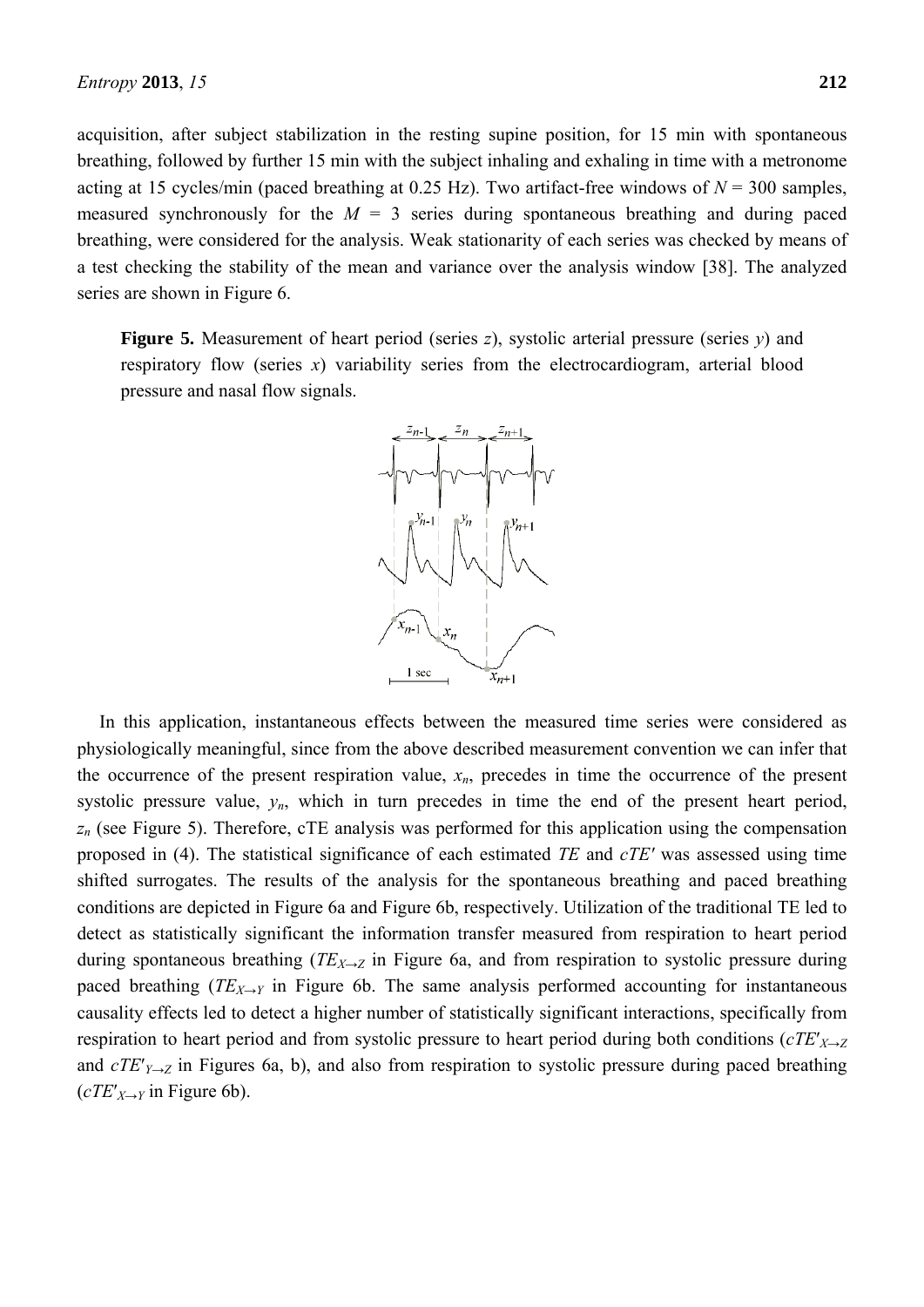**Figure 6.** Transfer entropy analysis in cardiovascular and cardiorespiratory variability performed. **(a)** during spontaneous breathing and **(b)** during paced breathing. Plots depict the analyzed time series of respiratory flow  $(x_n, y$ system  $X)$ , systolic arterial pressure  $(y_n, y)$ system *Y*) and heart period  $(z_n, y_n)$  system *Z*) together with the corresponding TE (circles) and compensated TE (triangles) estimated between each pair of series. The gray symbols indicate the values of TE/cTE obtained over 40 pairs of time-shifted surrogates; filled symbols denote statistically significant *TE* or *cTE′*.



Though not conclusive as they are drawn on a single subject, these results suggest a higher sensitivity of the cTE, compared with the traditional TE, in the detection of information transfers that can be associated to known cardiovascular and cardiorespiratory mechanisms. These mechanisms, also recently investigated using tools based on transfer entropy [7], are the baroreflex modulation of heart rate, manifested through coupling from systolic pressure to heart period variability [39], and the effects of respiration on heart period (describing the so-called respiratory sinus arrhythmia [40]) and on arterial pressure (describing the mechanical perturbations of arterial pressure originating from respiration-related movements [41]). In particular, the higher sensitivity of cTE to the information transferred from systolic pressure to heart period, denoted in this example by the significant values observed for  $cTE'_{Y\rightarrow Z}$  but not for  $TE_{Y\rightarrow Z}$  in both conditions, could suggest a major role played by fast vagal effects −whereby the systolic pressure affects heart period within the same heartbeat—in the functioning of the baroreflex mechanism.

# *4.2. Magnetoencephalography*

The second application is about quantification of the information transfer between different cerebral areas from the analysis of magnetoencephalographic (MEG) data. The analyzed MEG signals were taken from a database of neurobiological recordings acquired during a visuo-tactile cognitive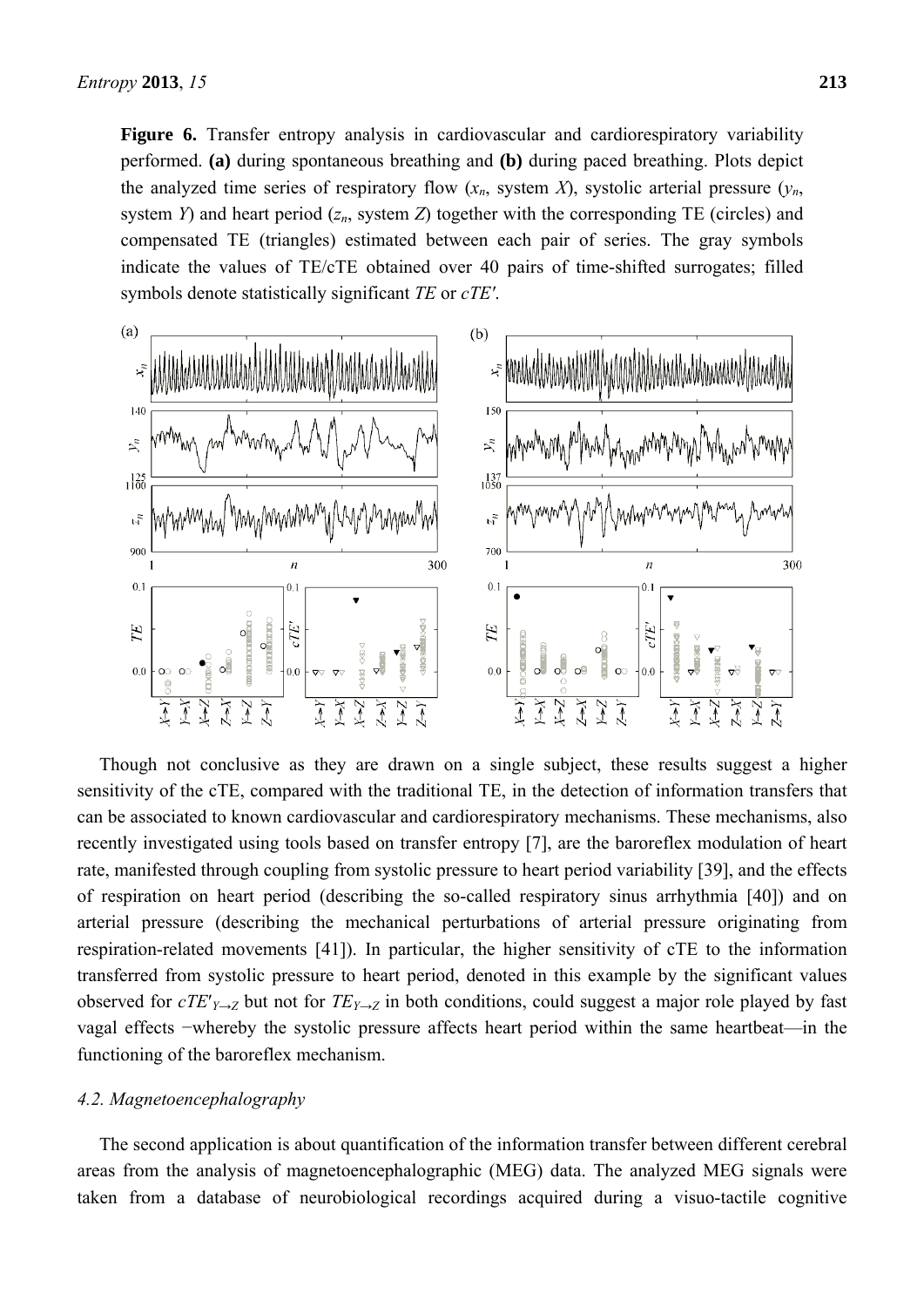experiment [42]. Briefly, a healthy volunteer underwent a recording session in which simultaneous visual and tactile stimuli were repeatedly presented (60 trials). At each trial, geometric patterns resembling letters of the Braille code were both shown on a monitor and embossed on a tablet, and the subject had to perceive whether the pattern seen on the screen was the same of that touched on the tablet. The MEG signals (VSM whole head system) were recorded with 293 Hz sampling frequency during two consecutive time frames of 1 s, before (rest window) and after (task window) the presentation of the combined stimuli.

The two dynamical systems considered for this application were the somatosensory cortex (system *X*) and the visual cortex (system *Y*). At each experimental trial, we considered two MEG sensors as representative of the two areas, and considered the signals measured from these sensors as realizations of the processes *x* and *y*. Sensor selection was performed trial by trial through a suitable event-related field analysis looking for the scalp locations, situated within the visual cortex and the somatosensory cortex, at which the signal magnitude was maximized in response to pure-visual or pure-tactile stimulation [42]. The considered signals were preprocessed applying a band-pass filter (FFT filter, 2–45 Hz); moreover, the event-related field was removed from each task window by subtraction of the average response over the 60 trials. An example of the analyzed signals is shown in Figures 7a, 7b.

**Figure 7.** Transfer entropy analysis in magnetoencephalography performed before (left) and during (right) presentation of the combined visuo-tactile stimuli. **(a)** Representative MEG signals acquired from the somatosensory cortex  $(x_n, y$  system  $X$ ) and the visual cortex (*yn*, system *Y*) for one of the experiment trials (*n* ranges from 1 to 293 samples before and during simulation). **(b)** Median over the 60 trials of TE (circles) and compensated TE (triangles) estimated for the two directions of interaction between *X* and *Y* before and during stimulation; gray symbols indicate the values of *TE*/*cTE′*′ obtained over 100 trial permutations; filled symbols denote statistically significant *TE* or *cTE′′*.

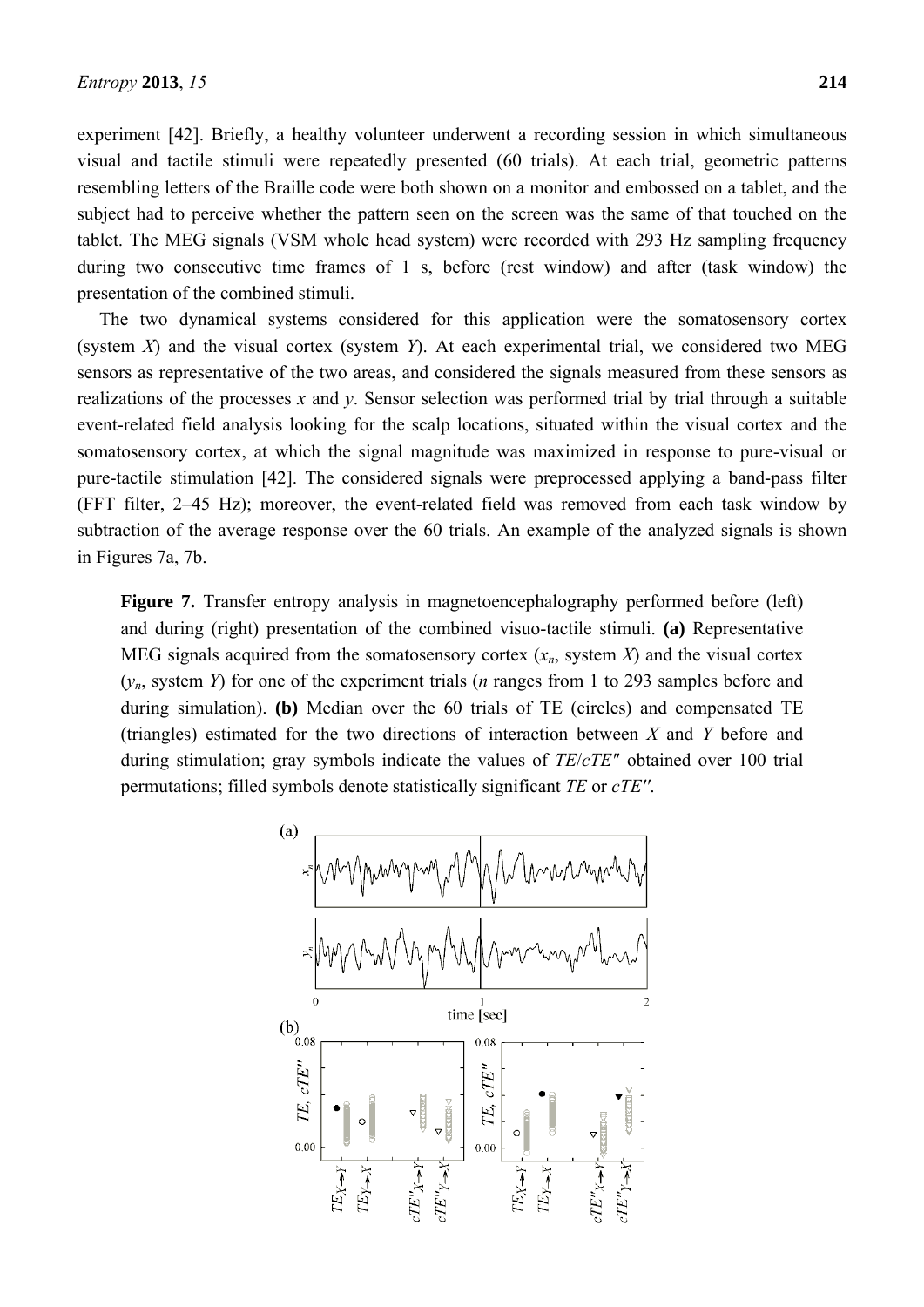In this application, instantaneous effects were considered as non-physiological, because in large part they are the result by artifacts of volume conduction, *i.e.*, of the instantaneous mixing of unmeasured cortical sources which are simultaneously mapped onto the different MEG sensors [43]. Therefore, cTE analysis was performed using the compensation for signal cross-talk proposed in (5). The statistical significance of each estimated *TE* and *cTE′′* value was assessed using a permutation test applied to the 60 trials.

The results shown in Figure 7b indicate that the TE is statistically significant from the somatosensory area towards the visual area before stimulus presentation, and from the visual area to the somatosensory area during stimulation. On the other hand, the cTE was not statistically significant along any direction before task, and was significant from the visual area to the somatosensory area during task. Therefore, utilization of *cTE′′* seems to indicate in this exemplary application the emergence of causality  $X \rightarrow Y$  with stimulus presentation, with a significant information transfer detected only during execution of the task. This result is compatible with the activation of mechanisms of sensory-motor integration moving from rest to task, with the posterior visual cortex driving the coherent activation of the somatosensory cortex during the combined visuo-tactile stimulation [44]. Moreover, the significant information transfer detected by the traditional TE over the opposite direction in the absence of stimulation, which is more difficult to interpret according to the paradigm proposed by this experiment, could be interpreted as a false positive detection of information transfer, thus confirming the lower specificity of non-compensated TE analysis evidenced by the simulation results. While the results reported here are certainly not conclusive, we believe that utilization of a nonlinear, model-free tool like TE, in conjunction with the compensation for instantaneous mixing realized by cTE, may deepen the interpretation of the mechanisms of multisensory integration involved in visuo-tactile experiments given by more standard tools, e.g., based on spectral analysis [37,42].

# **5. Discussion**

Our results suggest that the framework proposed in this study for the practical estimation of multivariate TE can successfully deal with the issues arising in the conditions typical of physiological time series analysis. First, to counteract the problems related to high dimensionality and small sample size, we exploited a data-efficient estimation approach which combines a strategy for optimizing the embedding of multiple time series with a method for correcting the bias that affect conditional entropy estimates progressively at increasing the embedding dimension [15]. The reported simulation results indicate that using this approach together with appropriate statistical tests (*i.e.*, time-shifted surrogates or, when the dataset has a trial structure, permutation tests), detection of significant information transfer is possible even when the analyzed realizations are very short (a few hundred data points). Moreover, we devised a compensation strategy aimed at properly taking into account the concept of instantaneous causality in the computation of TE. In the presented simulated datasets utilization of this strategy led to an improvement in sensitivity of about 35% when instantaneous effects were physiologically meaningful, and to an improvement in specificity of about 85% when instantaneous effects were non physiological (*i.e.*, due to common driving from unobserved sources). These two kinds of improvement were suggested also by the reported representative applications to physiological time series. In cardiovascular and cardiorespiratory variability, where the construction of the time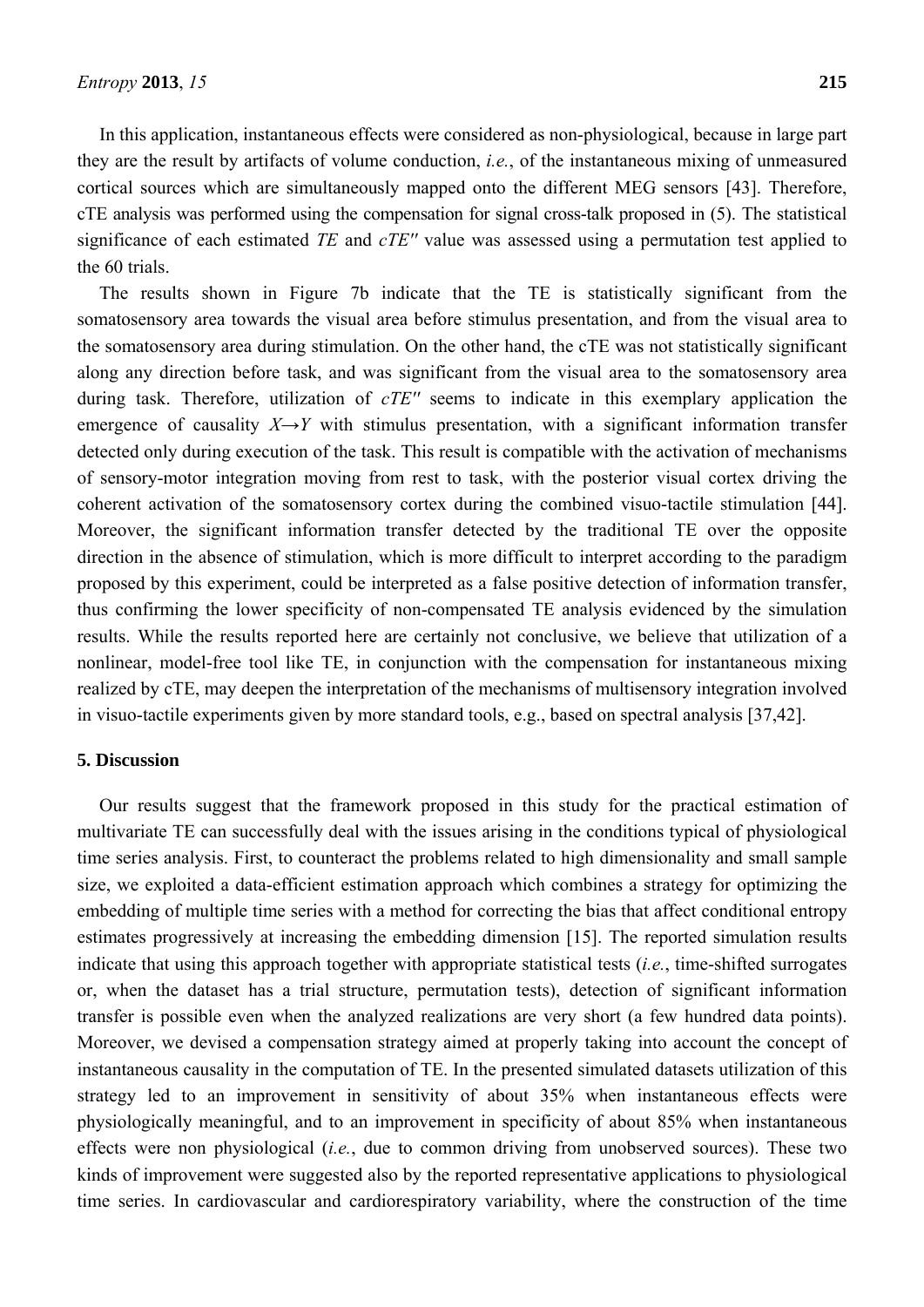series suggests the existence of physiological causal effects occurring at lag zero, the compensated TE evidenced better than the traditional TE the presence of expected interaction mechanisms (e.g., the baroreflex). In magnetoencephalography, where instantaneous effects are likely the result of the simultaneous mapping of single sources of brain activity onto several recording sensors, utilization of the proposed compensation suggested the activation of multisensory integration mechanisms in response to a specific stimulation paradigm. Nevertheless, we emphasize that practical analysis was limited in the present study to preliminary investigations aimed at supporting the feasibility of the proposed approach in different fields of application, and that systematic tests performed on extensive databases need to be carried out to corroborate the validity of our experimental results.

While with the present study we have proposed feasible approaches to deal with the detrimental effects of instantaneous causality in the practical estimation of TE, it is important to remark that the proposed compensations constitute an empirical rather than a principle solution to the problem. In fact, from a theoretical perspective the compensation achieved in (4) through the index *cTE′* could not yield a better sensitivity than the traditional TE measure (3), because an instantaneous causal effect from *X* to *Y* can be detected by *cTE'* reflecting a direct effect  $x_n \rightarrow y_n$ , but by *TE* as well reflecting an indirect effect  $x_{1:n-1} \rightarrow x_n \rightarrow y_n$ , (provided that *X* has an internal memory structure). Therefore, the higher sensitivity observed for the cTE in this case should be explained in practical terms (*i.e.*, as an easier estimation of a direct than an indirect effect). Moreover, when instantaneous effects are causally meaningful, including them in TE computation as done in (4) might yield to a detection of information transfer not only over the direction of the actual causal effects, but also over the opposite direction. On the other hand, when instantaneous effects are not causally meaningful the full removal of zero-lag effects performed by (5) may be conservative when real causal effects taking place within the same sample are present besides the spurious effects to be removed. Another point regarding theoretical values of the index *cTE′′* is that conditioning to the zero-lag term as done in (5) may cause, in particular circumstances involving unobserved variables (e.g., due to latent confounders or resulting from inappropriate sampling), spurious detections of predictive information transfer reflecting an effect known as "selection bias" or "conditioning on a collider" [45]. Nevertheless it is likely that, in most practical situations in which real short data sequences are considered and significance tests are applied, the null hypothesis of absence of information transfer cannot be rejected solely as a consequence of spurious effects deriving from selection bias. Further studies should be aimed at assessing the real capability of these spurious effects to produce detectable predictive information transfer in practical estimation contexts.

As to the practical utilization of the cTE estimation framework developed in this study, we stress that the proposed compensation for instantaneous causality relies on prior knowledge about the nature of the zero-lag interactions among the observed physiological processes. Indeed, we have shown that the proposed compensation strategies work properly only when one can reasonably assume that instantaneous effects are the result of an improper sampling of actual physiological causal interactions, or of a simultaneous mapping of unobserved processes. In fact, using the index *cTE′* when instantaneous effects are not causally meaningful may exacerbate the false positive detection of information transfer, while using *cTE*′′ in the presence of meaningful instantaneous effects does not improve the detection rate. Therefore, future studies should aim at integrating within our framework recently proposed approaches for the inference of the direction of instantaneous causality based on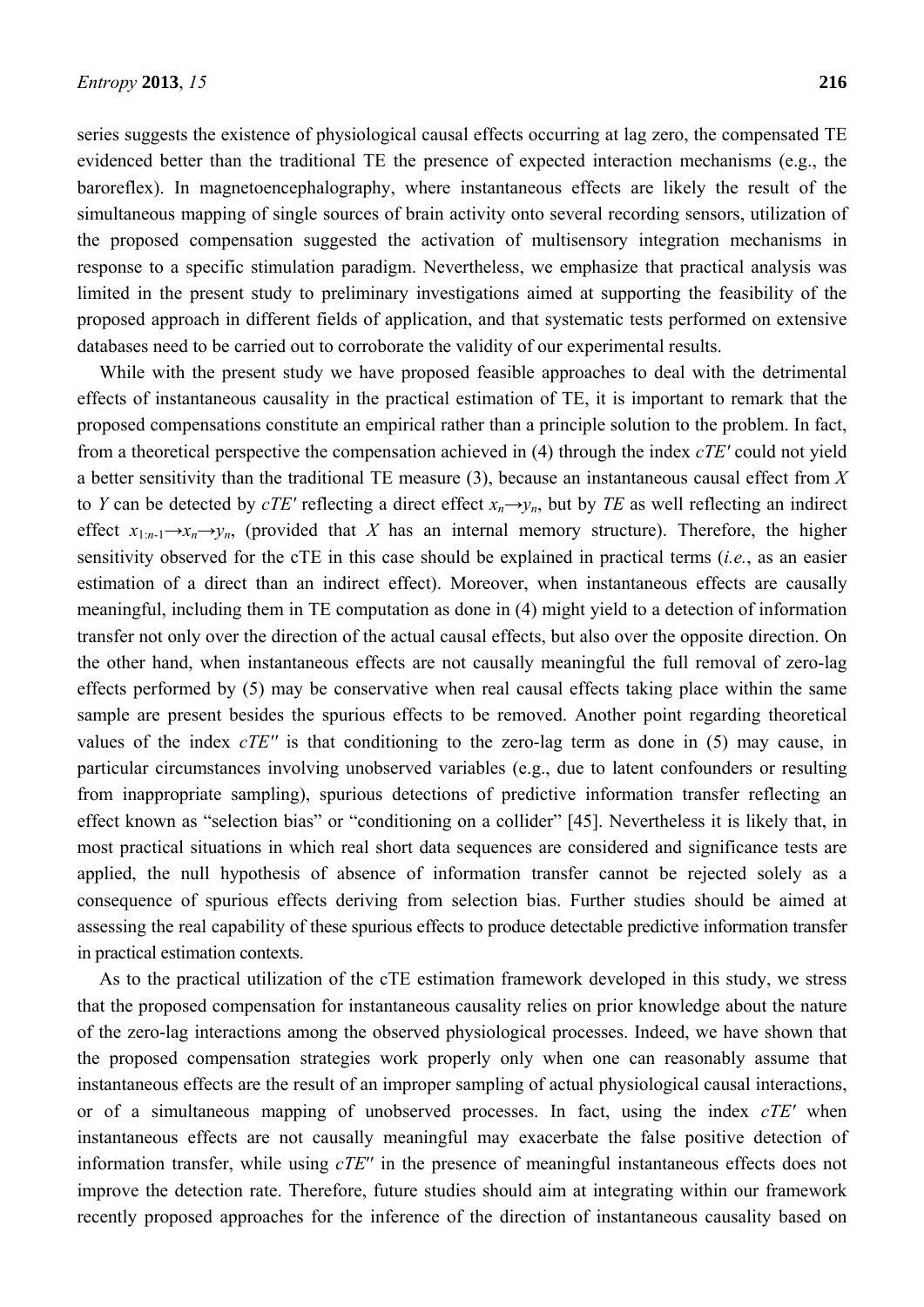data structure rather than on prior assumptions [17,23]. Another interesting development would be to combine together the approach for partial conditioning recently proposed in [46], which selects the most informative subset of processes for describing the source process, with our nonuniform embedding procedure, which selects the most informative subset of lagged variables for describing the target process. Such an integrated approach for dimensionality reduction would further favor the development of a fully multivariate efficient TE estimator. Finally we remark that, whereas in this study we have followed a uniform quantization approach for estimating entropies, other approaches such as those using kernel density and nearest neighbor estimators have been proven more accurate [4,13,14]. Accordingly, future investigations will be directed towards the implementation of correction strategies realizing for these alternative estimators the compensation of the CE bias obtained here in the context of uniform quantization.

# **References**

- 1. Schreiber, T. Measuring information transfer. *Phys. Rev. Lett.* **2000**, *2000*, 461–464.
- 2. Barnett, L.; Barrett, A.B.; Seth, A.K. Granger causality and transfer entropy are equivalent for Gaussian variables. *Phys. Rev. Lett.* **2009**, *103*, 238701.
- 3. Wibral, M.; Rahm, B.; Rieder, M.; Lindner, M.; Vicente, R.; Kaiser, J. Transfer entropy in magnetoencephalographic data: Quantifying information flow in cortical and cerebellar networks. *Progr. Biophys. Mol. Biol.* **2011**, *105*, 80–97.
- 4. Vicente, R.; Wibral, M.; Lindner, M.; Pipa, G. Transfer entropy-a model-free measure of effective connectivity for the neurosciences. *J. Comp. Neurosci.* **2011**, *30*, 45–67.
- 5. Vakorin, V.A.; Kovacevic, N.; McIntosh, A.R. Exploring transient transfer entropy based on a group-wise ICA decomposition of EEG data. *Neuroimage* **2010**, *49*, 1593–1600.
- 6. Gourevitch, B.; Eggermont, J.J. Evaluating information transfer between auditory cortical neurons. *J. Neurophysiol.* **2007**, *97*, 2533–2543.
- 7. Faes, L.; Nollo, G.; Porta, A. Information domain approach to the investigation of cardio-vascular, cardio-pulmonary, and vasculo-pulmonary causal couplings. *Front. Physiol.* **2011**, *2*, 1–13.
- 8. Faes, L.; Nollo, G.; Porta, A. Non-uniform multivariate embedding to assess the information transfer in cardiovascular and cardiorespiratory variability series. *Comput. Biol. Med.* **2012**, *42*, 290–297.
- 9. Vejmelka, M.; Palus, M. Inferring the directionality of coupling with conditional mutual information. *Phys. Rev. E* **2008**, *77*, 026214.
- 10. Chicharro, D.; Ledberg, A. Framework to study dynamic dependencies in networks of interacting processes. *Phys. Rev. E* **2012**, *86*, 041901.
- 11. Chicharro, D.; Ledberg, A. When two become one: The limits of causality analysis of brain dynamics. *PLoS One* **2012**, doi:10.1371/journal.pone.0032466.
- 12. Lizier, J.T.; Prokopenko, M. Differentiating information transfer and causal effect. *Eur. Phys. J. B* **2010**, *73*, 605–615.
- 13. Hlavackova-Schindler, K.; Palus, M.; Vejmelka, M.; Bhattacharya, J. Causality detection based on information-theoretic approaches in time series analysis. *Phys. Rep.* **2007**, *441*, 1–46.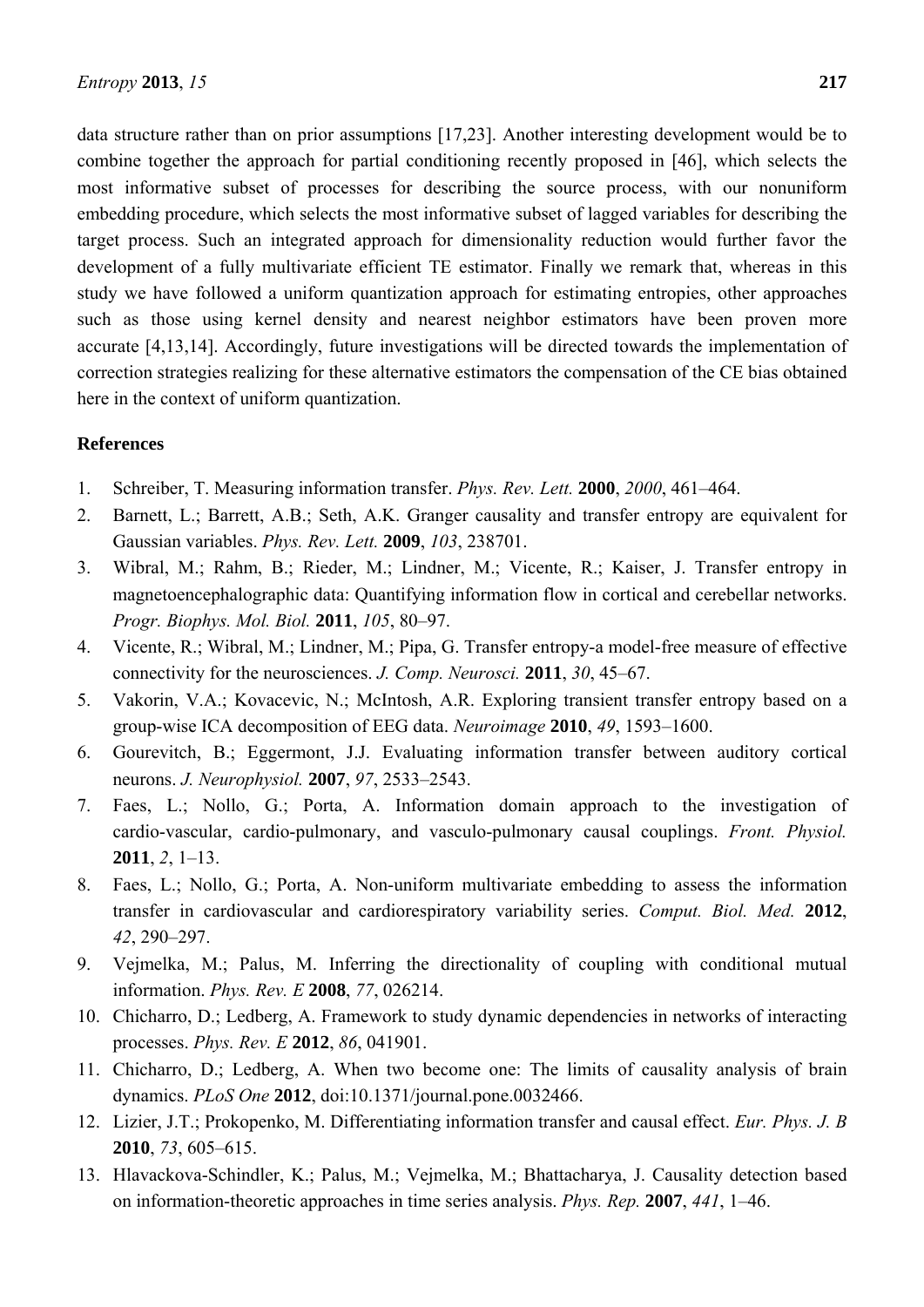- 14. Lee, J.; Nemati, S.; Silva, I.; Edwards, B.A.; Butler, J.P.; Malhotra, A. Transfer Entropy Estimation and Directional Coupling Change Detection in Biomedical Time Series. *Biomed. Eng.*  **2012**, doi:10.1186/1475-925X-11-19.
- 15. Faes, L.; Nollo, G.; Porta, A. Information-based detection of nonlinear Granger causality in multivariate processes via a nonuniform embedding technique. *Phys. Rev. E* **2011**, *83*, 051112.
- 16. Lutkepohl, H. *New Introduction to Multiple Time Series Analysis*; Springer-Verlag: Heidelberg, Germany, 2005.
- 17. Faes, L.; Erla, S.; Porta, A.; Nollo, G. A framework for assessing frequency domain causality in physiological time series with instantaneous effects. *Philos. Transact. A* **2013**, in press.
- 18. Faes, L.; Nollo, G. Extended causal modelling to assess Partial Directed Coherence in multiple time series with significant instantaneous interactions. *Biol. Cybern.* **2010**, *103*, 387–400.
- 19. Granger, C.W.J. Investigating causal relations by econometric models and cross-spectral methods. *Econometrica* **1969**, *37*, 424–438.
- 20. Geweke, J. Measurement of linear dependence and feedback between multiple time series. *J. Am. Stat. Assoc.* **1982**, *77*, 304–313.
- 21. Guo, S.X.; Seth, A.K.; Kendrick, K.M.; Zhou, C.; Feng, J.F. Partial Granger causality—Eliminating exogenous inputs and latent variables. *J. Neurosci. Methods* **2008**, *172*, 79–93.
- 22. Barrett, A.B.; Barnett, L.; Seth, A.K. Multivariate Granger causality and generalized variance. *Phys. Rev. E* **2010**, *81*, 041907.
- 23. Hyvarinen, A.; Zhang, K.; Shimizu, S.; Hoyer, P.O. Estimation of a Structural Vector Autoregression Model Using Non-Gaussianity. *J. Machine Learn. Res.* **2010**, *11*, 1709–1731.
- 24. Porta, A.; Bassani, T.; Bari, V.; Pinna, G.D.; Maestri, R.; Guzzetti, S. Accounting for Respiration is Necessary to Reliably Infer Granger Causality From Cardiovascular Variability Series. *IEEE Trans. Biomed. Eng.* **2012**, *59*, 832–841.
- 25. Vakorin, V.A.; Krakovska, O.A.; McIntosh, A.R. Confounding effects of indirect connections on causality estimation. *J. Neurosci. Methods* **2009**, *184*, 152–160.
- 26. Chen, Y.; Bressler, S.L.; Ding, M. Frequency decomposition of conditional Granger causality and application to multivariate neural field potential data. *J. Neurosci. Methods* **2006**, *150*, 228–237.
- 27. Kraskov, A.; Stogbauer, H.; Grassberger, P. Estimating mutual information. *Phys. Rev. E* **2004**, *69*, 066138.
- 28. Porta, A.; Baselli, G.; Lombardi, F.; Montano, N.; Malliani, A.; Cerutti, S. Conditional entropy approach for the evaluation of the coupling strength. *Biol. Cybern.* **1999**, *81*, 119–129.
- 29. Takens, F. Detecting strange attractors in fluid turbulence. In *Dynamical Systems and Turbulence*, Rand, D., Young, S.L., Eds.; Springer-Verlag: Berlin, Germany, 1981; pp. 336–381.
- 30. Vlachos, I.; Kugiumtzis, D. Nonuniform state-space reconstruction and coupling detection. *Phys. Rev. E* **2010**, *82*, 016207.
- 31. Small, M. *Applied nonlinear time series analysis: Applications in physics, physiology and finance*; World Scientific Publishing: Singapore, 2005.
- 32. Runge, J.; Heitzig, J.; Petoukhov, V.; Kurths, J. Escaping the Curse of Dimensionality in Estimating Multivariate Transfer Entropy. *Phys. Rev. Lett.* **2012**, *108*, 258701.